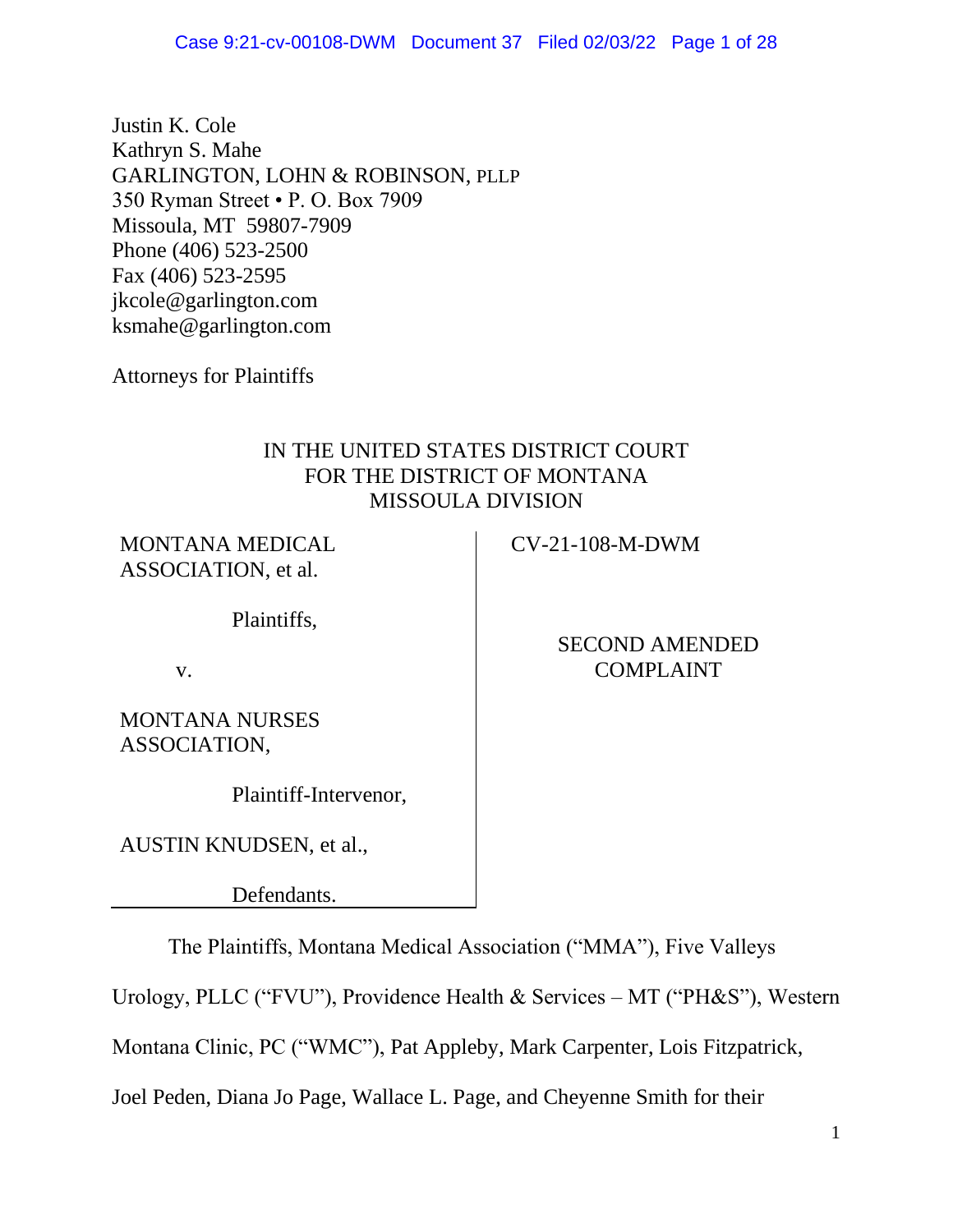Complaint against the Defendants, Austin Knudsen (in his capacity as Montana Attorney General) and Laurie Esau (in her capacity as Montana Commissioner of Labor and Industry), hereby file their Second Amended Complaint. This Complaint has been amended to solely to reflect the Court's January 25, 2022 Order and to add Paragraphs 78-92, related to the CMS regulations detailed herein, and Paragraphs E, F, and G of the prayer for relief. Pursuant to Federal Rule of Civil Procedure 15, Defendants have provided written consent for Plaintiffs to file this Second Amended Complaint. Provided, however, that Defendants consent for purposes of Rule 15 only and reserve all substantive arguments and objections to the claims plead.

Plaintiffs state as follows:

### **Jurisdiction**

1. Jurisdiction is founded on 28 U.S.C. § 1331 (federal question), on 28 U.S.C. § 1367 (supplemental jurisdiction), and on 42 U.S.C. § 1983 (federal civil rights).

2. This case is also founded on 28 U.S.C. § 2201, which authorizes the Court to grant declaratory relief.

### **Summary of the Claim**

3. This suit asserts that Montana House Bill 702, 67th Legislature, Regular Session (Mont. 2021) ("Montana HB 702"), codified at Montana Code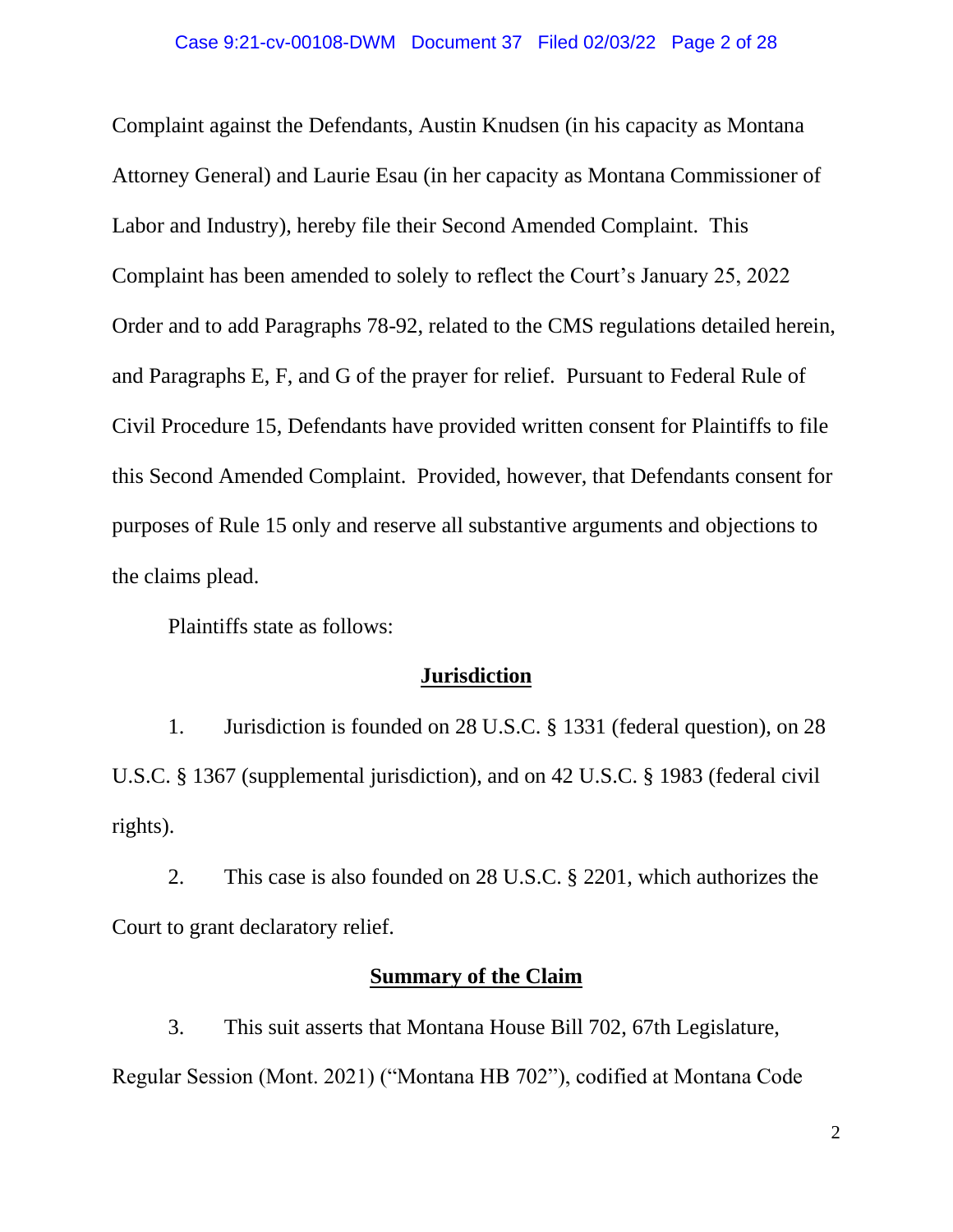Annotated § 49-2-312 ("MCA 49-2-312"), subsection 1(b) and portions of subsections 1(a) and (c) are invalid to the extent those statutory provisions restrict the ability of physician offices and hospitals, within their professional judgment, to determine the conditions of employment based upon a person's vaccination or immunity status or prevents such from otherwise appropriately addressing an unvaccinated employee, contractor, or prospective employee or contractor. The statutory provisions are invalid because –

(a) under the Supremacy Clause of the United States Constitution, they are preempted by the following federal laws: (i) the Americans with Disabilities Act ("ADA") reasonable accommodation provisions, 42 U.S.C. § 12112, (ii) the ADA public accommodation provisions, 42 U.S.C. § 12182, and (iii) the Occupational Safety and Health Act ("OSHA"), 29 U.S.C. § 654, and its regulations;

(b) they violate the following sections of the Montana Constitution: (i) the inalienable right to "a clean and healthful environment" under article II, section 3 of the Montana Constitution, and (ii) the Equal Protection Clause under article II, section 4 of the Montana Constitution, and (c) they violate the Equal Protection Clause of the Fourteenth Amendment to the United States Constitution.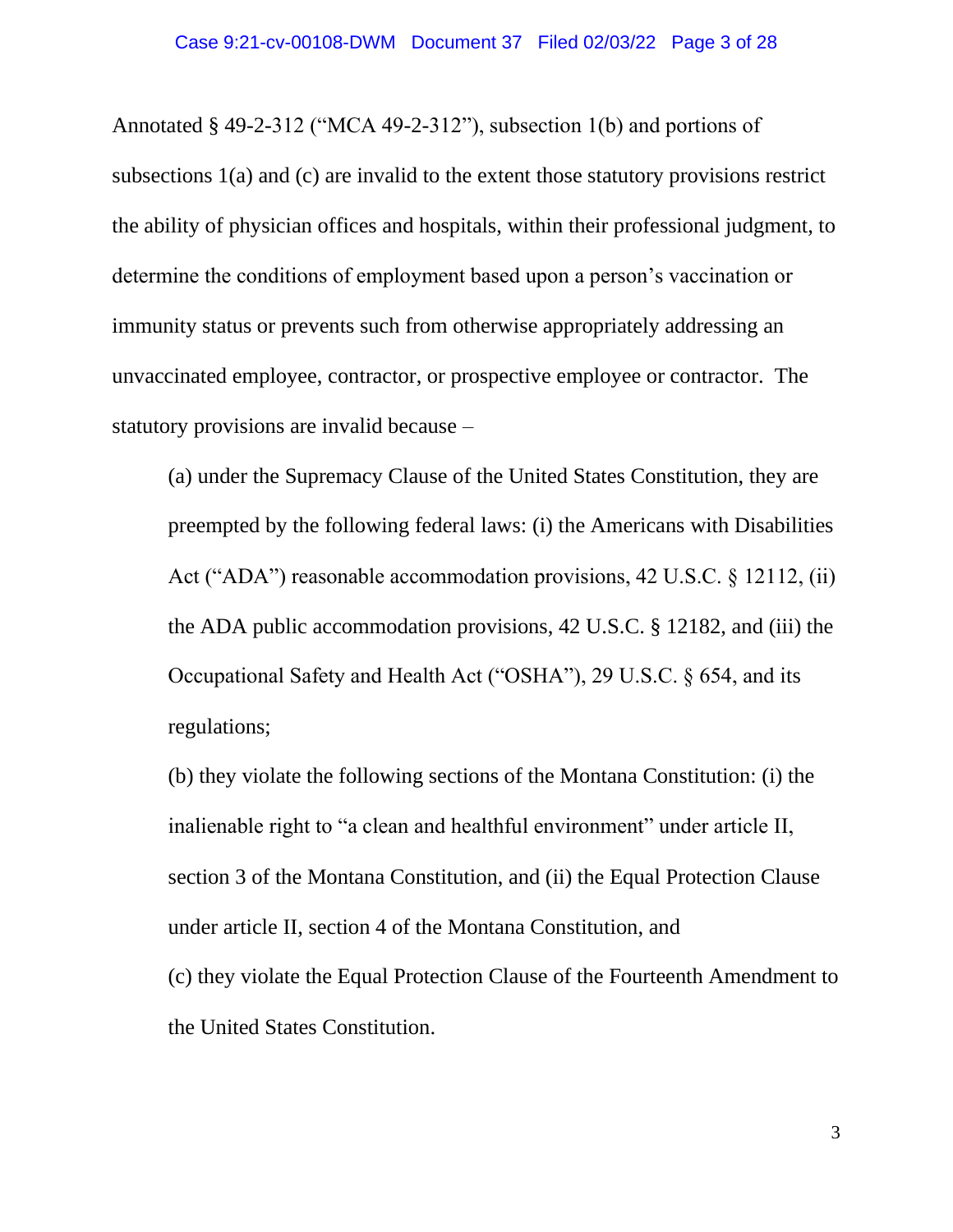## **Statute Under Review**

4. MCA 49-2-312, as most relevant to this case, states as follows: **Discrimination based on vaccination status or possession of immunity passport prohibited – definitions.** (1) Except as provided in subsection (2) [which applies to schools and day-care facilities – but not to physician offices or hospitals], it is an unlawful discriminatory practice for:

(a) a person . . . to refuse, withhold from, or deny to a person . . . advantages, privileges, . . . or employment opportunities based on the person's vaccination status or whether the person has an immunity passport;

(b) an employer to refuse employment to a person, to bar a person from employment, or to discriminate against a person in compensation or in a term, condition, or privilege of employment based on the person's vaccination status or whether that person has an immunity passport; or

(c) a public accommodation to exclude, limit, . . . or otherwise discriminate against a person based on the person's vaccination status or whether the person has an immunity passport.

5. MCA 49-2-312 is not limited to vaccinations/immunity related to the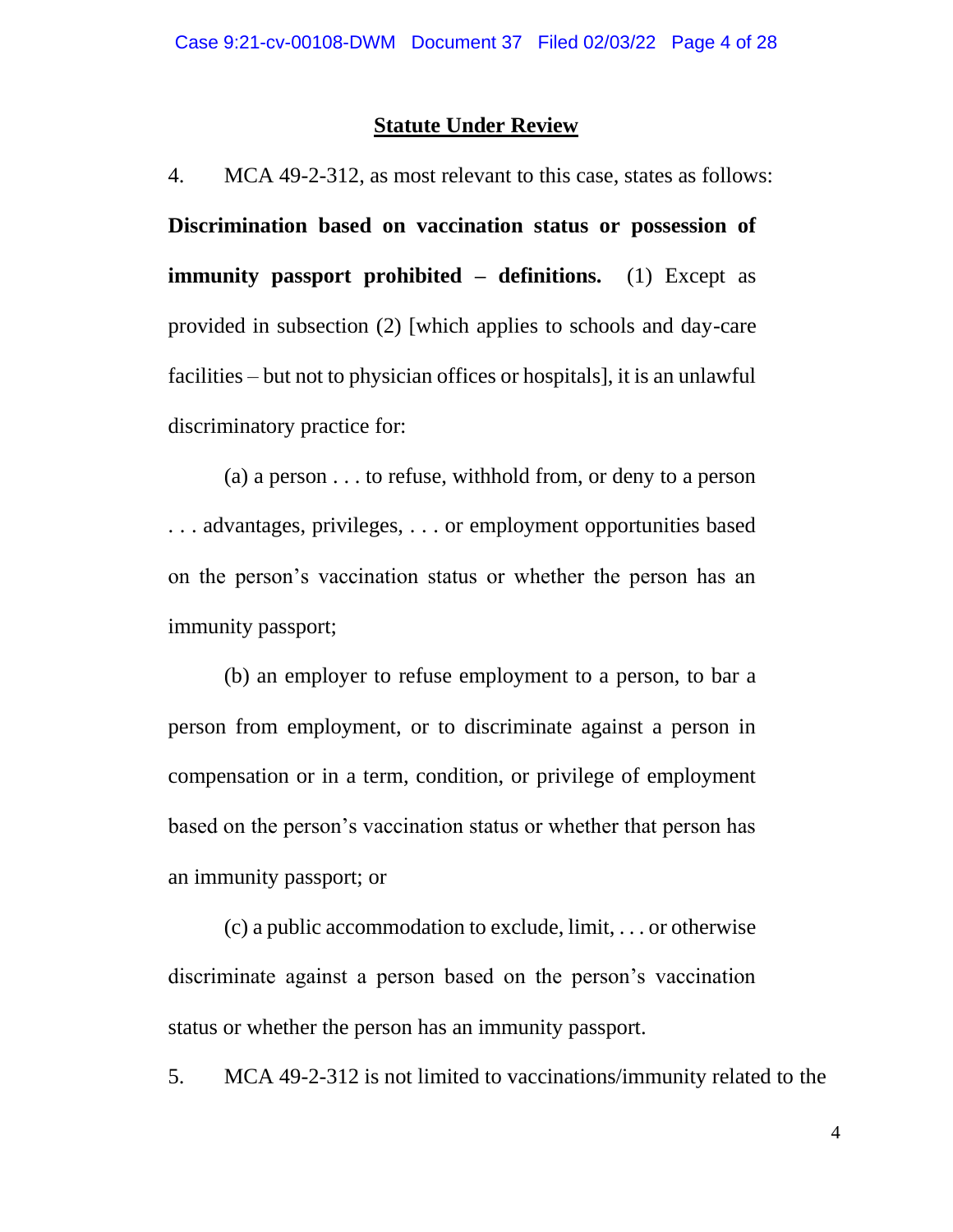COVID-19 virus. It applies to vaccination against (and immunity status pertaining to) all diseases, known and unknown, that may now or in the future afflict Montanans.

6. MCA 49-2-312(1) applies to Offices of Private Physicians ("OPPs"), as identified in Montana Code Annotated ("MCA") § 50-5-101(26)(b), and to Hospitals, as identified in § 50-5-101(31).

7. Montana Code Annotated § 49-2-313 ("MCA 49-2-313") exempts licensed nursing homes, long-term care facilities, and assisted living facilities from the requirements of MCA 49-2-312.

8. Section 50-5-101(31), MCA, requires that Hospitals provide medical care "by or under the supervision of licensed physicians."

9. While MCA 49-2-312(1) does allow somewhat greater latitude to Hospitals than OPPs in setting employment terms and mitigating the risks related to vaccination or immunity status, it still limits the ability of Hospitals to exercise their professional judgment in determining the conditions of employment of those persons in clinic settings and otherwise, when necessary to address the safety of patients, providers, and staff.

10. Montana HB 702 §§ 1-2 have been codified as an integral part of Title 49, chapter 2, part 3, MCA, at MCA 49-2-312 and MCA 49-2-313.

11. Title 49, MCA is the Montana Human Rights Act.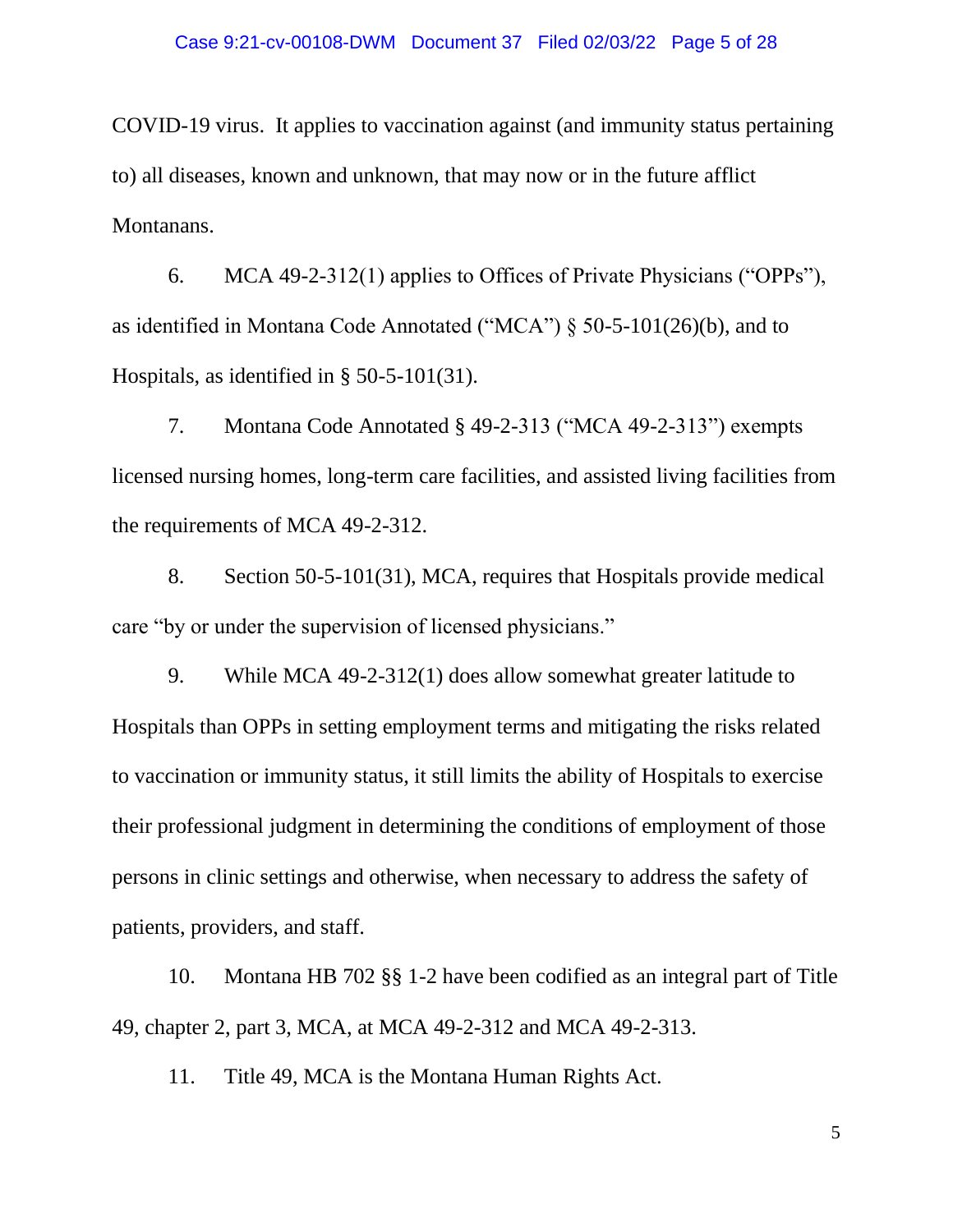### **Plaintiffs**

## **Montana Medical Association**

12. The MMA is the largest professional association of physicians in Montana. Founded in 1879 as a not-for-profit corporation and based in Helena, the MMA has served as the unified voice for Montana physicians dedicated to improving patient care. The MMA's mission is to serve its members as an advocate for the medical profession, quality patient care, and the health of all Montana citizens. MMA members practice in all medical specialties.

13. MMA members are injured by MCA 49-2-312 and would have standing to sue as individuals for the relief sought in this lawsuit. The desired relief is consistent with the MMA mission. Neither the claims, nor the requested relief, requires the participation of individual MMA members, but MMA has within its membership physicians impacted by MCA 49-2-312, including physicians employed at FVU, WMC, and PH&S. Hence, the MMA has associational standing to bring this lawsuit.

14. MMA members own, manage, and are employed in OPPs.

15. MMA members are employed in Hospitals. They provide medical care in Hospitals and supervise the provision of medical care in Hospitals.

## **Offices of Private Physicians**

16. FVU and WMC are OPPs located in Montana. Employees of the OPP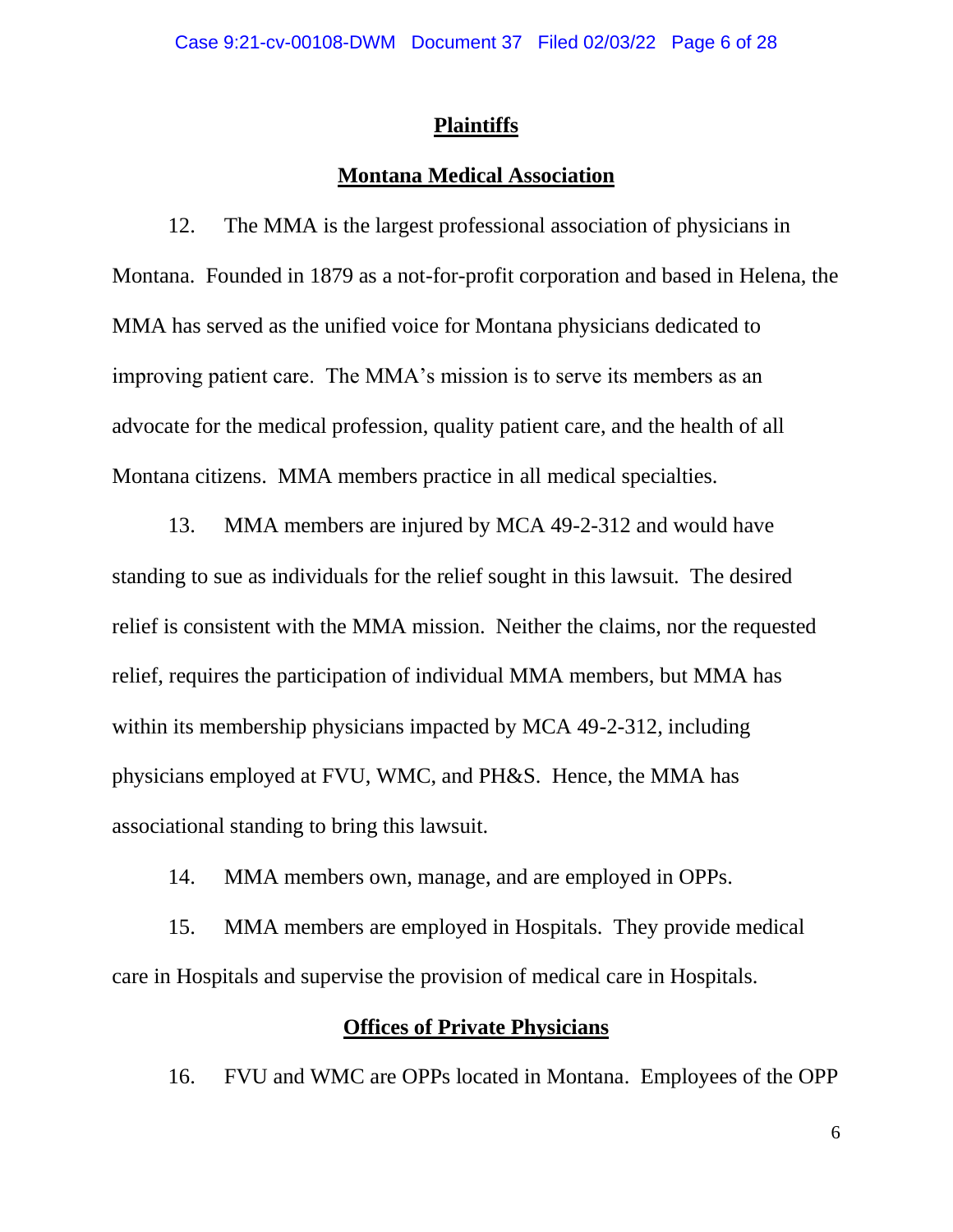### Case 9:21-cv-00108-DWM Document 37 Filed 02/03/22 Page 7 of 28

Plaintiffs care for patients and in some instances have close physical contact with those patients. The OPP Plaintiffs employ individuals and, from time to time, hire new employees. The OPP Plaintiffs are subject to the requirements of MCA 49-2- 312.

17. The OPP Plaintiffs treat patients with compromised immune systems and employ individuals who may have compromised immune systems.

18. MCA 49-2-312 prevents, or at least substantially limits, the OPP Plaintiffs from providing a safe environment for their patients and for their employees/prospective employees and inhibits their ability to practice ethical and effective medicine for at least the following reasons:

- a. Unvaccinated medical workers are more likely to spread infectious diseases and pathogens, including, but not limited to, the COVID-19 virus, Hepatitis A, Hepatitis B, Pertussis, Measles, and Influenza, than vaccinated medical workers;
- b. Unvaccinated medical workers are more likely to spread pathogens through airborne, blood-borne, surface contamination, and other transmission mechanisms than are medical workers who are vaccinated against these pathogens;
- c. The OPP Plaintiffs and their physicians have a professional obligation to comply with national standards for the care and treatment of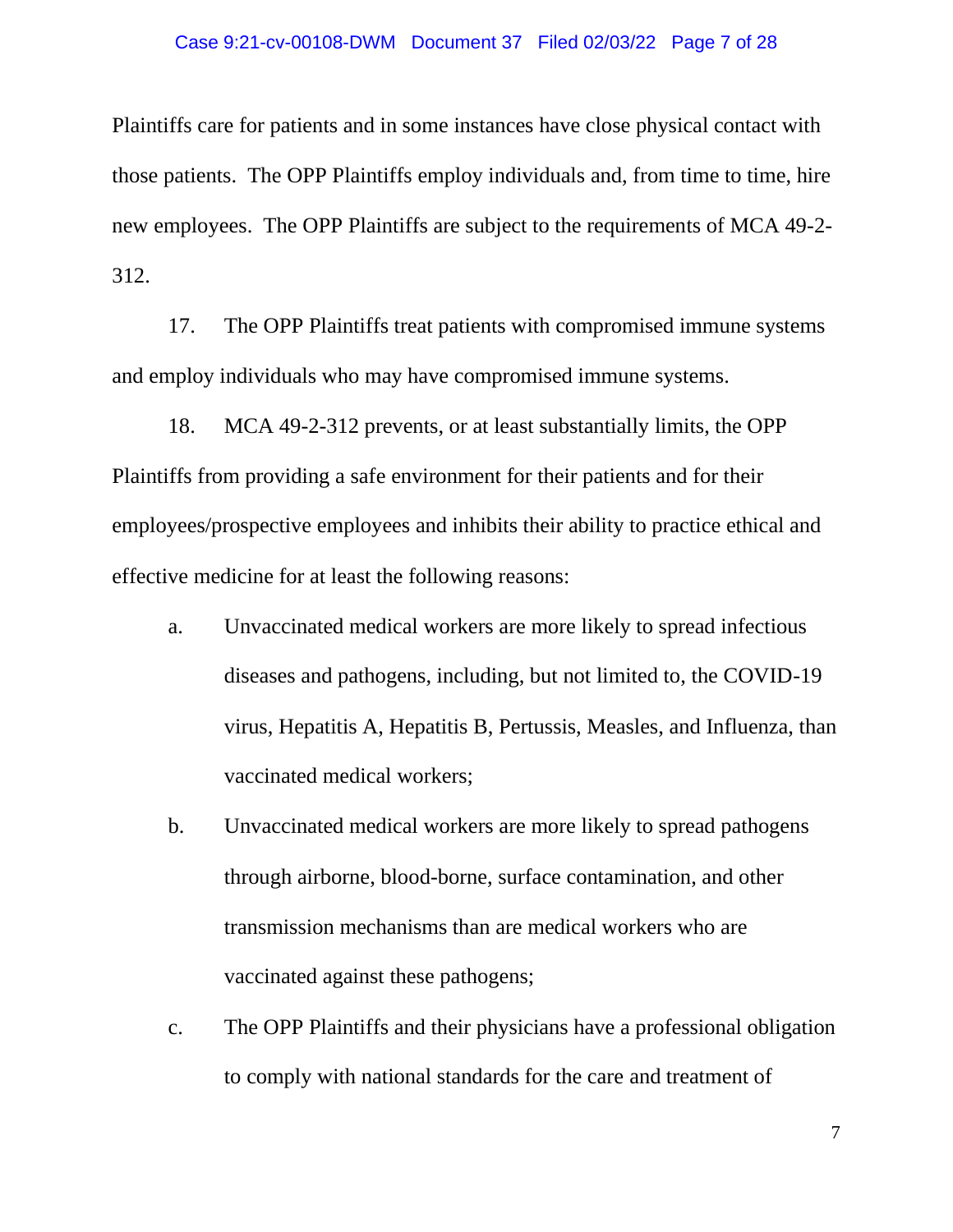patients, including observing and enforcing infectious disease prevention protocols;

- d. The OPP Plaintiffs and their physicians have a professional obligation to ensure that immunocompromised patients be treated in a safe and individualized manner, which includes assurances that treating providers and staff are vaccinated against certain diseases;
- e. The presence of unvaccinated medical workers undermines the credibility of the OPP Plaintiffs and their physicians when they urge vaccine-hesitant patients to become vaccinated, even when the vaccines may be in the best interest of the patients and of the public at large; and,
- f. From time to time, physicians who practice at the OPP Plaintiffs refer their patients to other OPPs or to Hospitals. Care for these patients may be jeopardized if the receiving institution has unvaccinated employees and/or is otherwise restrained in its ability to safely treat these patients.

## **Providence Health & Services – MT**

19. PH&S, a Hospital, is a nonprofit corporation located in Montana. It provides medical care by or under the supervision of licensed physicians.

20. PH&S employs physicians and other health care professionals who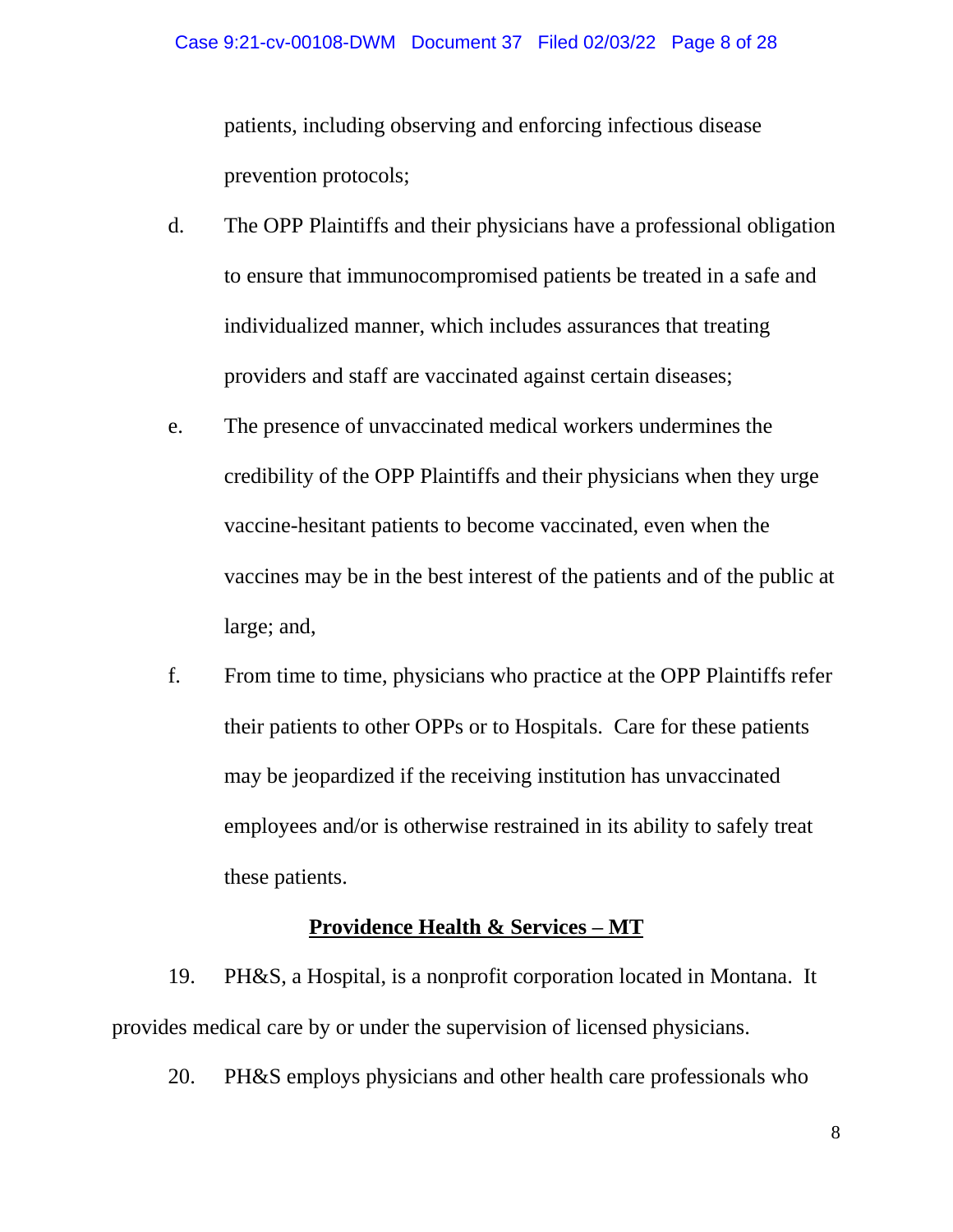### Case 9:21-cv-00108-DWM Document 37 Filed 02/03/22 Page 9 of 28

provide care and treatment in clinical settings. PH&S employees care for patients and in some instances have close physical contact with those patients. PH&S employs and, from time-to-time, hires employees. PH&S is therefore subject to the requirements of MCA 49-2-312.

21. PH&S treats patients with compromised immune systems and employs individuals with compromised immune systems.

22. MCA 49-2-312 prevents, or at least substantially limits, PH&S from providing a safe environment for its patients and for its employees/prospective employee and inhibits its ability to practice ethical and effective medicine for at least the following reasons:

- a. Unvaccinated medical workers are more likely to spread infectious diseases and pathogens, including, but not limited to, the COVID-19 virus, Hepatitis A, Hepatitis B, Pertussis, Measles, and Influenza, than vaccinated medical workers;
- b. Unvaccinated medical workers are more likely to spread pathogens through airborne, blood-borne, surface contamination, and other transmission mechanisms than are medical workers who are vaccinated against these pathogens;
- c. Medical practitioners have a professional obligation to comply with national standards for the care and treatment of patients, including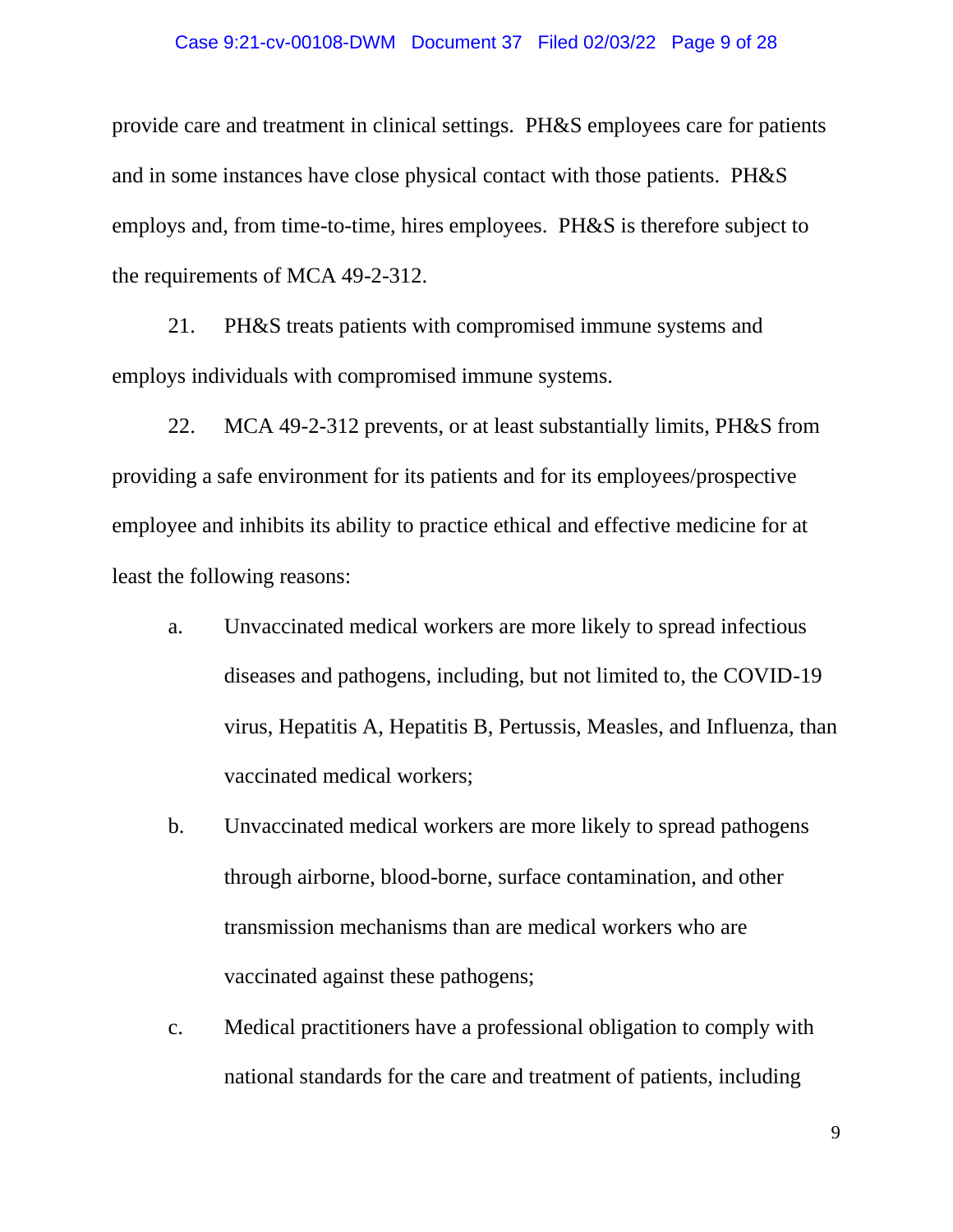observing and enforcing infectious disease prevention protocols;

- d. Medical practitioners have a professional obligation to ensure that immunocompromised patients be treated in a safe and individualized manner, which includes assurances that treating providers and staff are vaccinated against certain diseases;
- e. The presence of unvaccinated medical workers undermines the credibility of PH&S and its physicians when they urge vaccinehesitant patients to become vaccinated, even when the vaccines may be in the best interest of the patients and of the public at large; and
- f. From time to time, physicians who practice at PH&S refer their patients to other Hospitals or to OPPs. Care for these patients is jeopardized if the receiving institution has unvaccinated employees and/or is otherwise restrained in its ability to safely treat these patients.

### **Patients**

23. Pat Appleby, Mark Carpenter, Lois Fitzpatrick, Joel Peden, Diana Jo Page, Wallace L. Page, and Cheyenne Smith ("Patients"), all live in, and are citizens of, Montana. Each of them suffers from one or more chronic medical conditions, which require frequent care from physicians. Each of them has a compromised immune system, which makes them especially susceptible to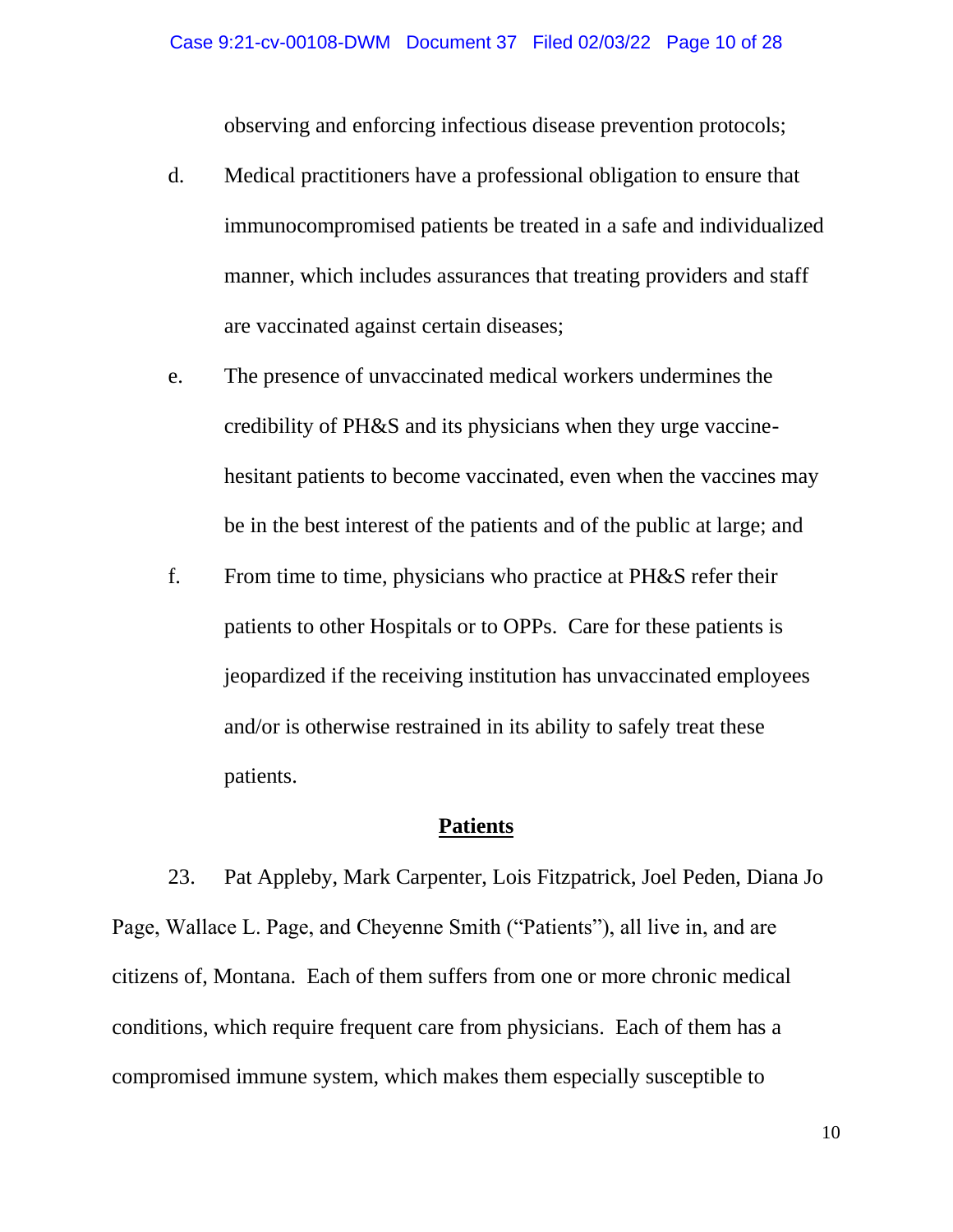acquiring an infectious disease.

24. The compromised immune systems of the Patients require that they avoid the risk of acquiring a contagious disease. Their compromised immune systems prohibit them from participating in the same activities available to vaccinated persons without compromised immune systems. Examples of such other activities include meeting with people in crowded settings, engaging in close contact with other people, and engaging in even casual contact with a likely carrier of the COVID-19 virus or other infectious disease agent.

25. During the present COVID-19 pandemic, the Patients must be careful to avoid or minimize contact with persons who carry or may carry the COVID-19 virus. They have to avoid commercial and professional establishments that fail to take steps to minimize the spread of the virus and other common viruses and germs. As new pathogens develop and infect Montanans, they will have to avoid commercial and professional establishments that fail to take steps to minimize the spread of those new pathogens. Such commercial and professional establishments include OPPs and Hospitals that employ unvaccinated workers or are unable to take necessary measures to protect against preventable diseases.

26. In addition, Cheyenne Smith, one of the Patients, is the mother of a newborn daughter. On account of her age, Cheyenne Smith's daughter cannot be vaccinated against the COVID-19 virus, and she cannot be vaccinated against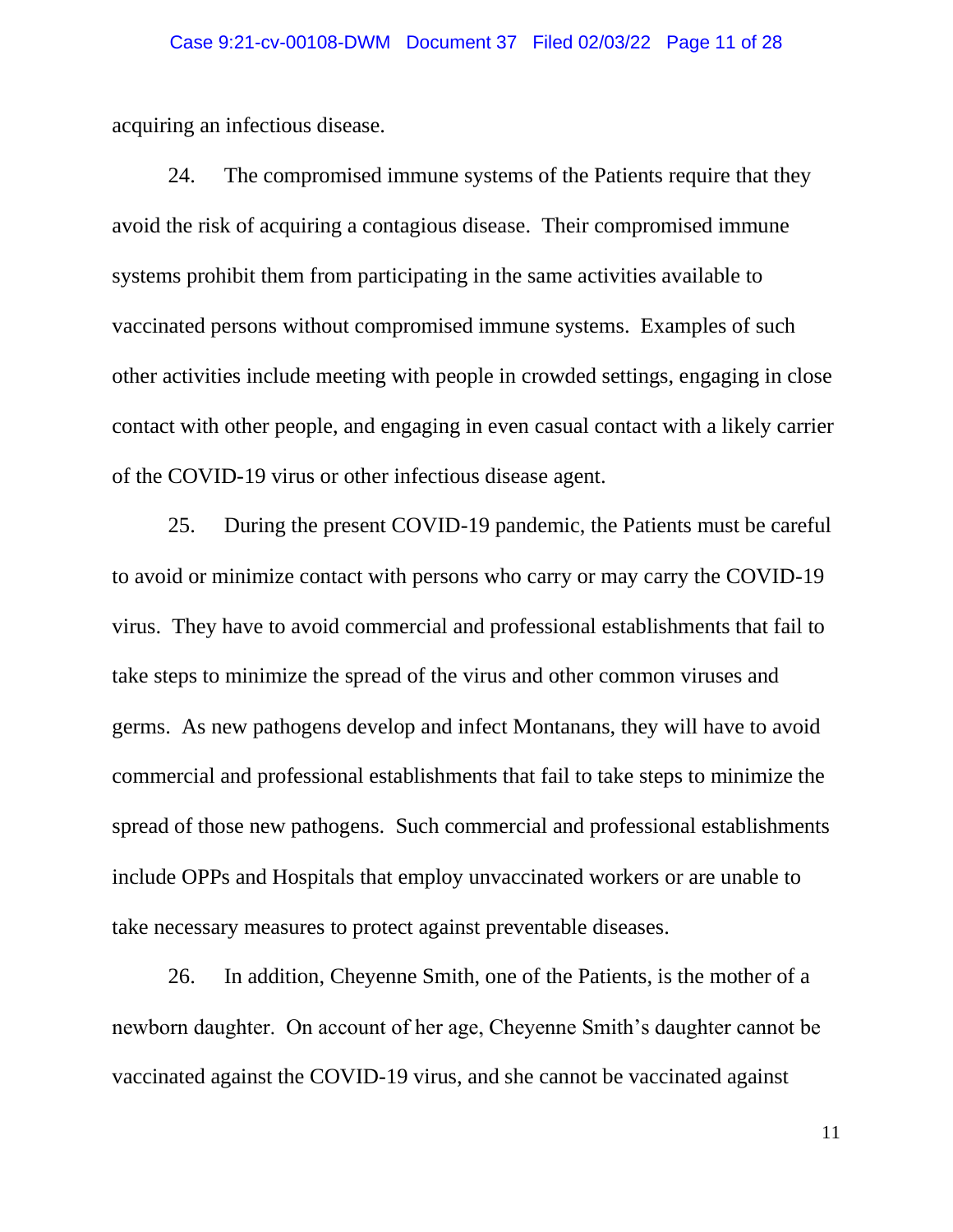### Case 9:21-cv-00108-DWM Document 37 Filed 02/03/22 Page 12 of 28

certain childhood diseases, such as Pertussis. Consequently, Cheyenne Smith must, for the sake of her daughter as well as herself, avoid OPPs and Hospitals that employ unvaccinated workers or do not take necessary measures to mitigate against the risk caused by unvaccinated workers.

27. The Patients are "qualified individuals with a disability" for purposes of the ADA, 42 U.S.C. §§ 12102, 12131, 12181.

#### **Defendants**

28. Austin Knudsen is the Montana Attorney General and generally charged with the enforcement of the laws of the State of Montana, as they affect the public interest, including the Montana Human Rights Act.

29. Laurie Esau is the Montana Commissioner of Labor and Industry and is charged with the enforcement of the Montana Human Rights Act, including MCA 49-2-312.

# **First Claim – Violation of Employers' Obligation Under the Americans with Disabilities Act to Make Reasonable Accommodations**

30. The allegations of Paragraphs 1-29 are incorporated in this claim as though set forth fully herein.

31. 42 U.S.C. § 12112(b)(5)(A) requires employers to make "reasonable accommodations to the known physical . . . limitations of an otherwise qualified individual with a disability who is an applicant or employee."

32. If applicants or employees at OPPs or Hospitals in Montana have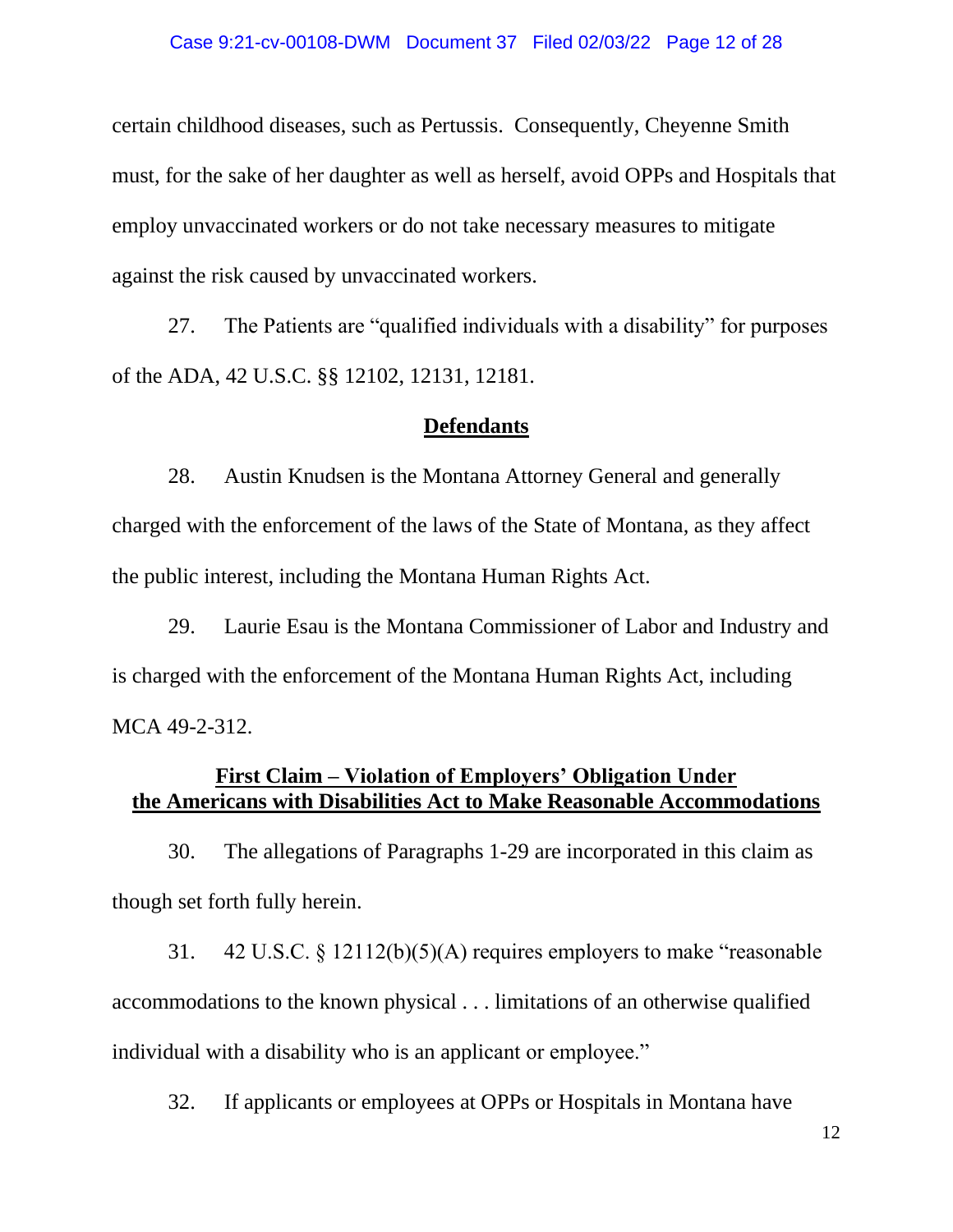### Case 9:21-cv-00108-DWM Document 37 Filed 02/03/22 Page 13 of 28

compromised immune systems, the OPPs or Hospitals, under this provision, must reasonably accommodate those applicants' or employees' limitations. This would include taking reasonable precautions to avoid exposing the applicants or employees to an infectious disease from a co-employee.

33. MCA 49-2-312 prevents OPPs, such as FVU and WMC, from taking the steps necessary to accommodate immune system compromised applicants or employees.

34. MCA 49-2-312 also prevents Hospitals, such as PH&S, from taking the steps necessary to accommodate immune system compromised applicants or employees. It requires Hospitals to provide reasonable accommodations to those who are not vaccinated or immune, when there may be no reasonable accommodation to protect against certain infectious diseases. Further, MCA 49-2- 312(3)(b) may have no application in Hospital-owned physician clinics.

35. OPPs and Hospitals that adhere to MCA 49-2-312 risk violating the ADA § 12112(b)(5)(A). Furthermore, MCA 49-2-312 discourages immunecompromised workers, such as the Patients, from accepting potential employment opportunities otherwise available to them at OPPs or at Hospitals.

36. Because Montana MCA 49-2-312 prevents OPPs and Hospitals in Montana, including FVU, WMC, and PH&S, from complying with 42 U.S.C. § 12112(b)(5)(A) and it makes it more difficult for persons with compromised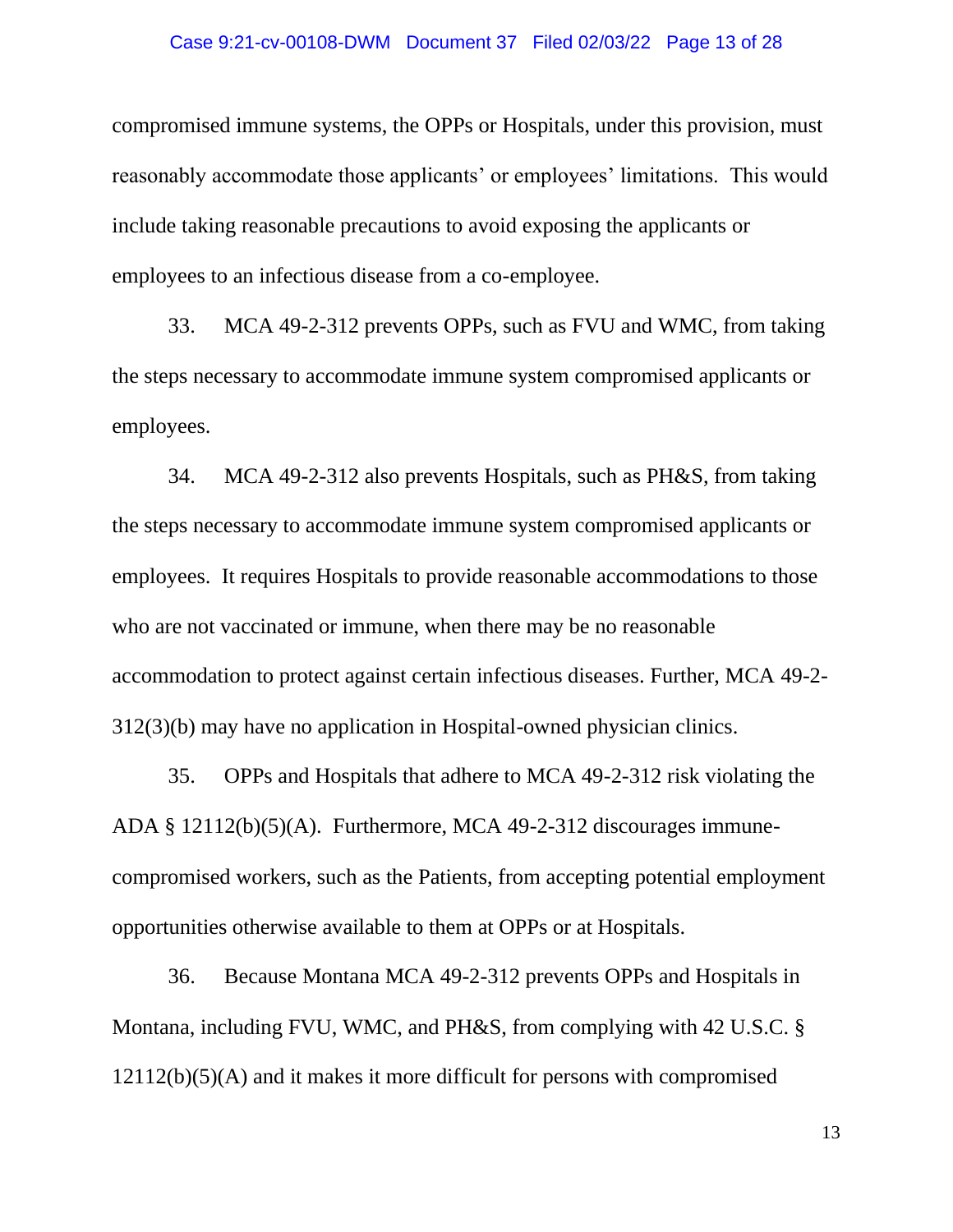immune systems to obtain employment at OPPs and at Hospitals, it undercuts the purposes of the ADA  $\S$  12112(b)(5)(A) and is preempted.

# **Second Claim – Violation of the Public Accommodation Provision of The Americans with Disabilities Act**

37. The allegations of Paragraphs 1-36 are incorporated in this claim as though set forth fully herein.

38. Under the ADA, a disability is a "physical or mental impairment that substantially limits one or more major life activities of such individual." 42 U.S.C. § 12102(1)(A) (2021).

39. OPPs, such as the FVU and WMC, and Hospitals, such as PH&S, are public accommodations under the ADA. 42 U.S.C. § 12181(7)(F) (2021).

40. The ADA, under 42 U.S.C. § 12182(b)(2)(A)(iii) prohibits the following form of discrimination:

[A] failure to take such steps as may be necessary to ensure that no individual with a disability is excluded, denied services, segregated or otherwise treated differently than other individuals because of the absence of auxiliary aids and services, unless the entity can demonstrate that taking such steps would fundamentally alter the nature of the good, service, facility, privilege, advantage, or accommodation being offered or would result in an undue burden.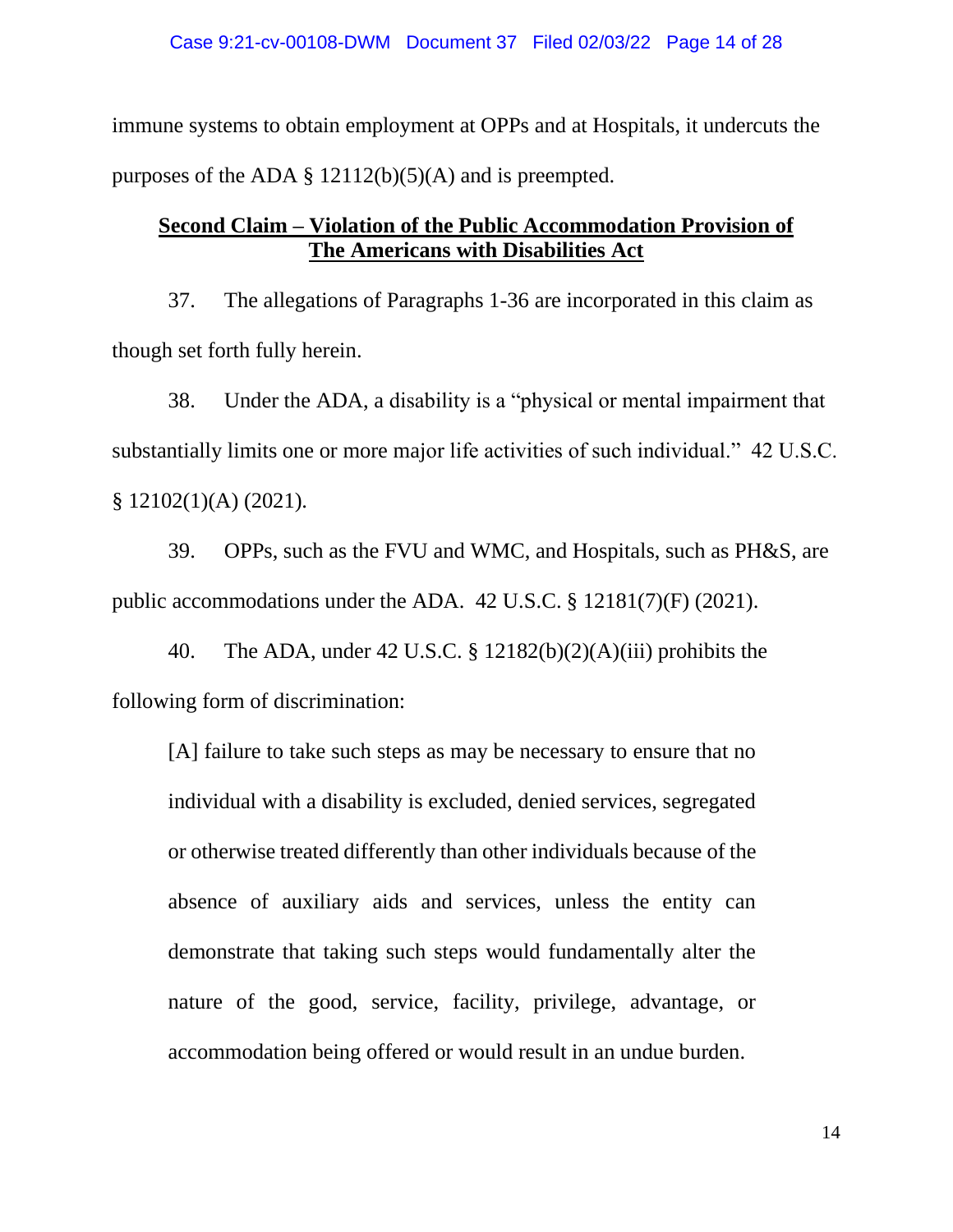### Case 9:21-cv-00108-DWM Document 37 Filed 02/03/22 Page 15 of 28

41. Patients without compromised immune systems who have been vaccinated under approved vaccines are able to more safely use the services of OPPs and Hospitals, even if employees at those OPPs and Hospitals have not themselves been vaccinated against diseases.

42. MCA 49-2-312 prevents OPPs, including the facilities of FVU and WMC, and Hospitals, such as PH&S, from taking those steps necessary to ensure that patients with compromised immune systems are able to utilize the services of those offices and facilities to the same extent as can patients without compromised immune systems.

43. MCA 49-2-312 limits the access of patients with compromised immune systems, including the Patients, to OPPs and Hospitals.

44. Because MCA 49-2-312 prevents OPPs and Hospitals, including FVU, WMC, and PH&S, and from complying with 42 U.S.C. § 12182 and because it reduces the accessibility of OPPs and Hospitals to persons with compromised immune systems, including the Patients, it is preempted by the ADA.

### **Third Claim – Violation of the Occupational Safety and Health Act**

45. The allegations of Paragraphs 1-44 are incorporated in this claim as though set forth fully herein.

46. OSHA, at 29 U.S.C. § 654(a)(1), states: "Each employer . . . shall furnish to each of his employees employment and a place of employment which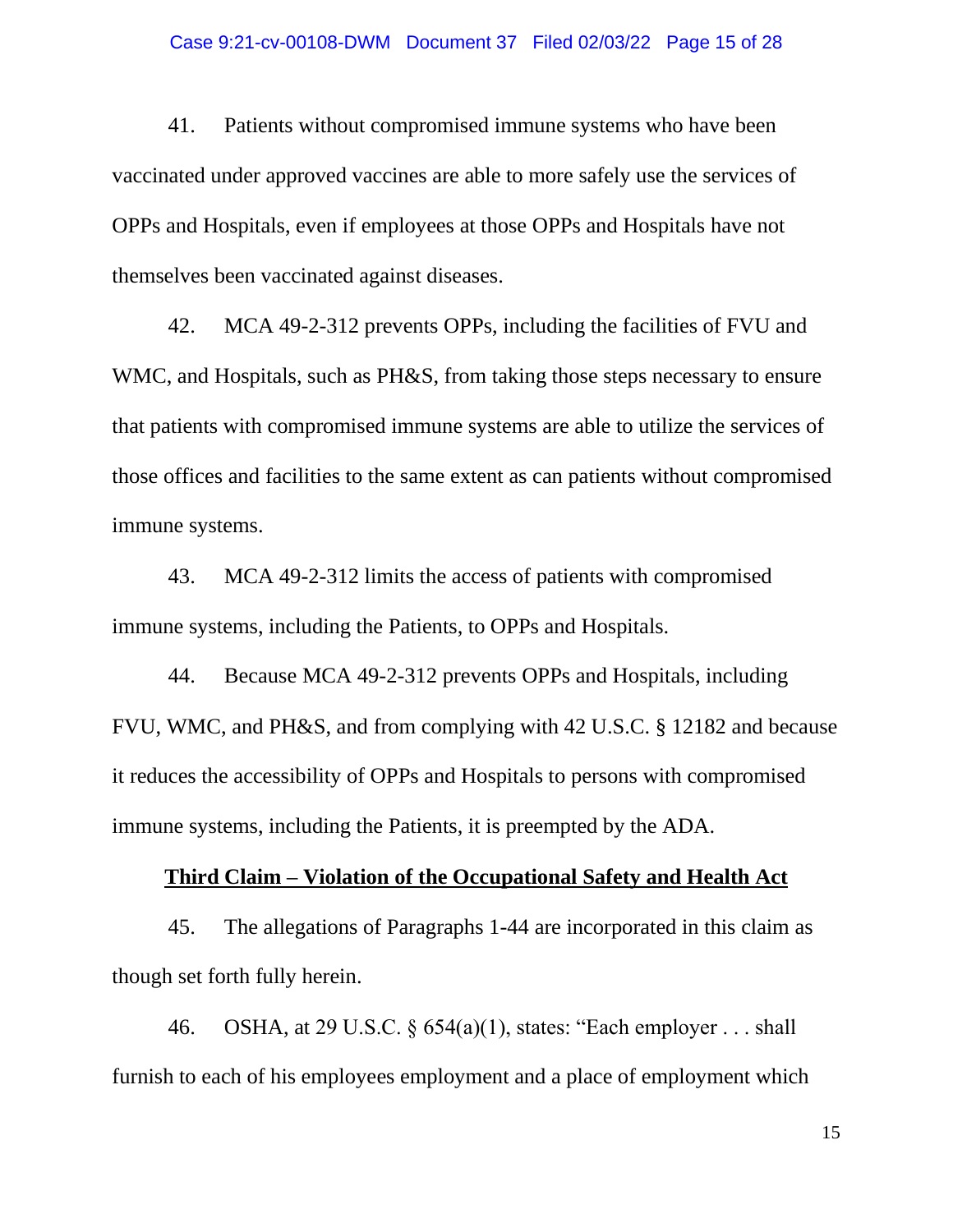### Case 9:21-cv-00108-DWM Document 37 Filed 02/03/22 Page 16 of 28

are free from recognized hazards that are causing or are likely to cause death or serious physical harm to his employees."

47. The COVID-19 virus, Hepatitis B, Pertussis, and other communicable diseases are recognized hazards that are causing, or are likely to cause, death or serious physical harm.

48. Because MCA 49-2-312 requires OPPs and Hospitals, including FVU, WMC, and PH&S, to hire employees regardless of their vaccination/immunity status and otherwise impedes them from identifying or controlling the placement of employees based upon vaccination status, they are unable to comply – or are at least impeded from complying – with OSHA  $\S$  654(a)(1).

49. MCA 49-2-312 limits the ability of those persons with compromised immune systems who now work at OPPs and Hospitals, or who may wish to work in OPPs and Hospitals, from securing the benefits of OSHA § 654(a)(1).

50. Because MCA 49-2-312 undercuts the purposes of OSHA  $\S$  654(a)(1), it is preempted.

### **Fourth Claim – Violation of OSHA Regulation**

51. The allegations of Paragraphs 1-50 are incorporated in this claim as though set forth fully herein.

52. OSHA, at 29 U.S.C. § 654(a)(2) states: "Each employer . . . shall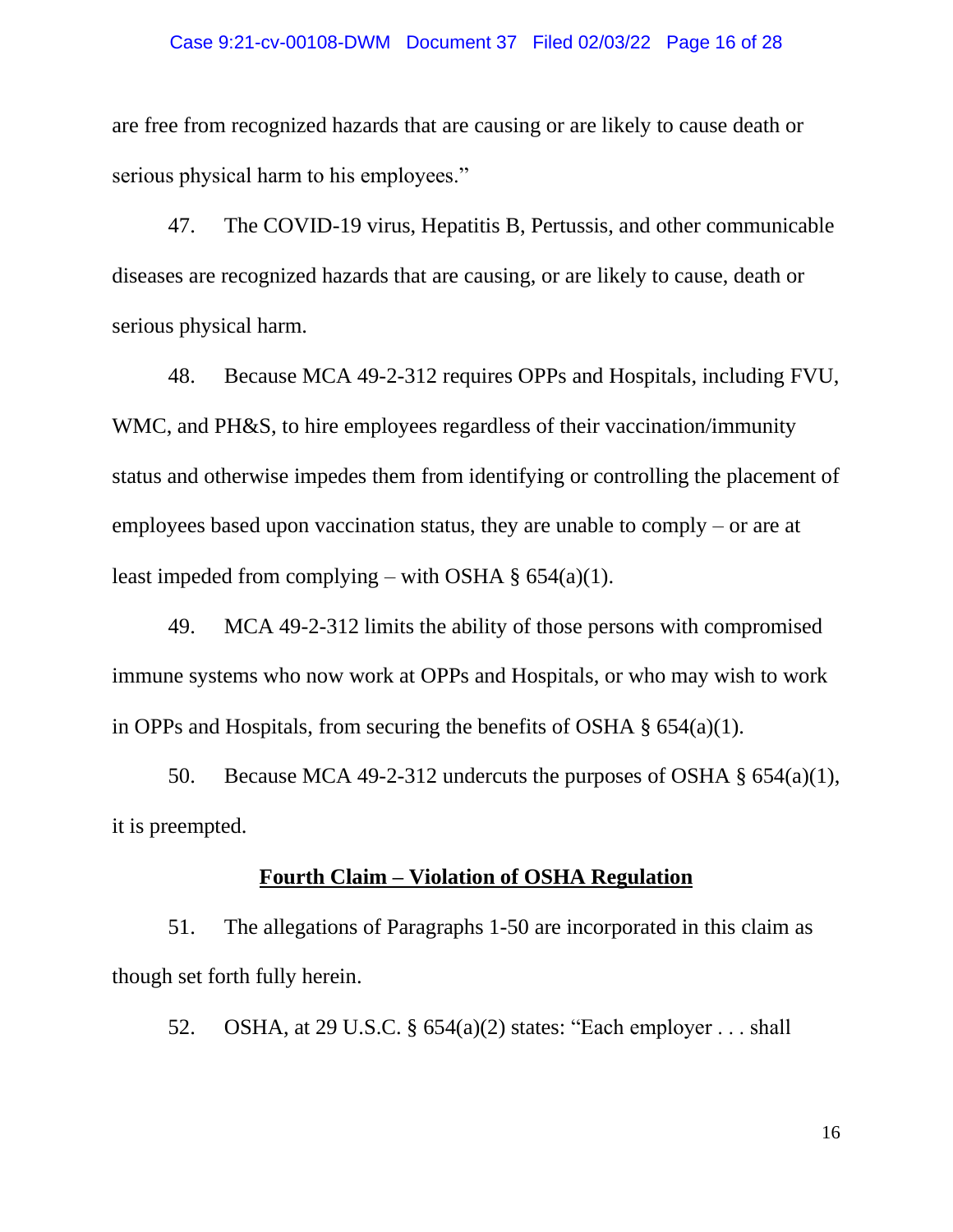comply with occupational safety and health standards promulgated under [OSHA]."

53. OSHA Regulation § 1910.502, (codified at 29 C.F.R. § 1910.502) in turn, requires, that, where employees provide health care services or health care support services  $-(c)(1)$  "The employer must develop and implement a COVID-19" plan," which is to include (c)(7) "policies and procedures to [m]inimize the risk of transmission of COVID-19 for each employee."

54. OPPs and Hospitals, including the facilities run by FVU, WMC, and PH&S, cannot develop meaningful plans to minimize the risk of employees' COVID-19 transmission if they are barred from taking steps to mitigate the risks caused by unvaccinated employees.

55. Because MCA 49-2-312 prevents – or at least impedes – OPPs and Hospitals, including FVU, WMC, and PH&S, from complying with OSHA § 654(a)(2) and OSHA Regulation § 1910.502, and other similar regulations, MCA 49-2-312 is preempted.

## **Fifth Claim – Violation of Montanans' Constitutional Right To a Safe and Healthy Environment**

56. The allegations of Paragraphs 1-55 are incorporated in this claim as though set forth fully herein.

57. The Montana Constitution, in its Declaration of Rights, provides: "All persons are born free and have certain inalienable rights. They include the right to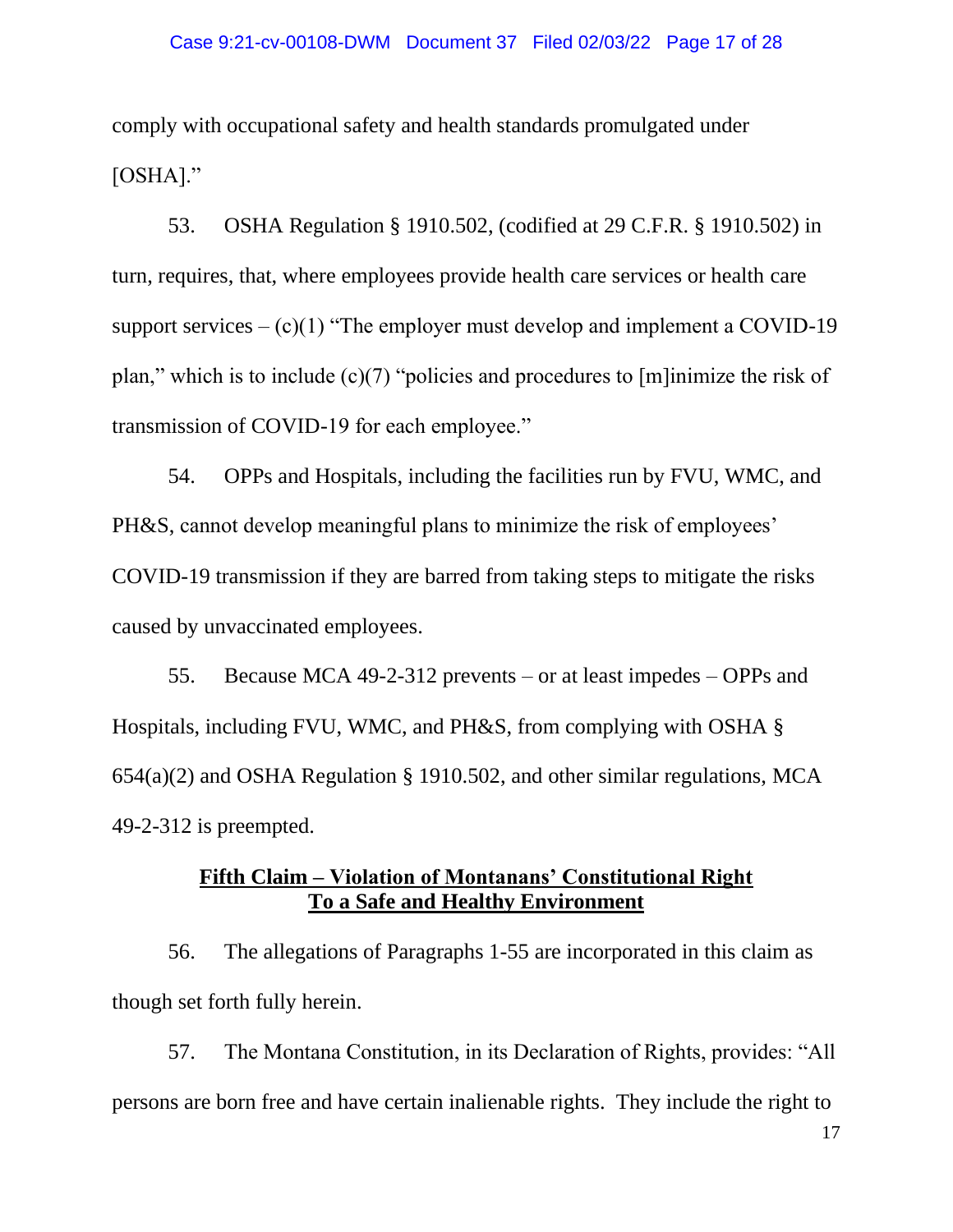a... healthful environment and the rights of ... seeking their safety [and] health ... . in all lawful ways." Mont. Const. art. II, § 3.

58. MCA 49-2-312 prevents persons with compromised immune systems, such as the Patients, from enjoying a healthy environment and securing their right to safe and healthy medical care.

59. MCA 49-2-312 therefore violates § 3 of the Montana Constitution's Declaration of Rights.

## **Sixth Claim – Violation of Montana's Constitutional Obligation To Provide Equal Protection of the Laws**

60. The allegations of Paragraphs 1-59 are incorporated in this claim as though set forth fully herein.

61. The Montana Constitution requires that "[n]o person shall be denied the equal protection of the laws." Mont. Const. art. II, § 4.

62. Under MCA 49-2-312 and 313, OPPs and Hospitals, such as FVU, WMC, and PH&S, are treated more stringently than nursing homes, long term care facilities, or assisted living facilities.

63. MCA 49-2-312 and 313 thereby draw an unreasonable and baseless distinction between OPPs and Hospitals and different types of licensed facilities that treat the same types of patients. MCA 49-2-312 specifically draws an unreasonable and baseless distinction between clinics in which physicians treat patients, and other licensed health care facilities.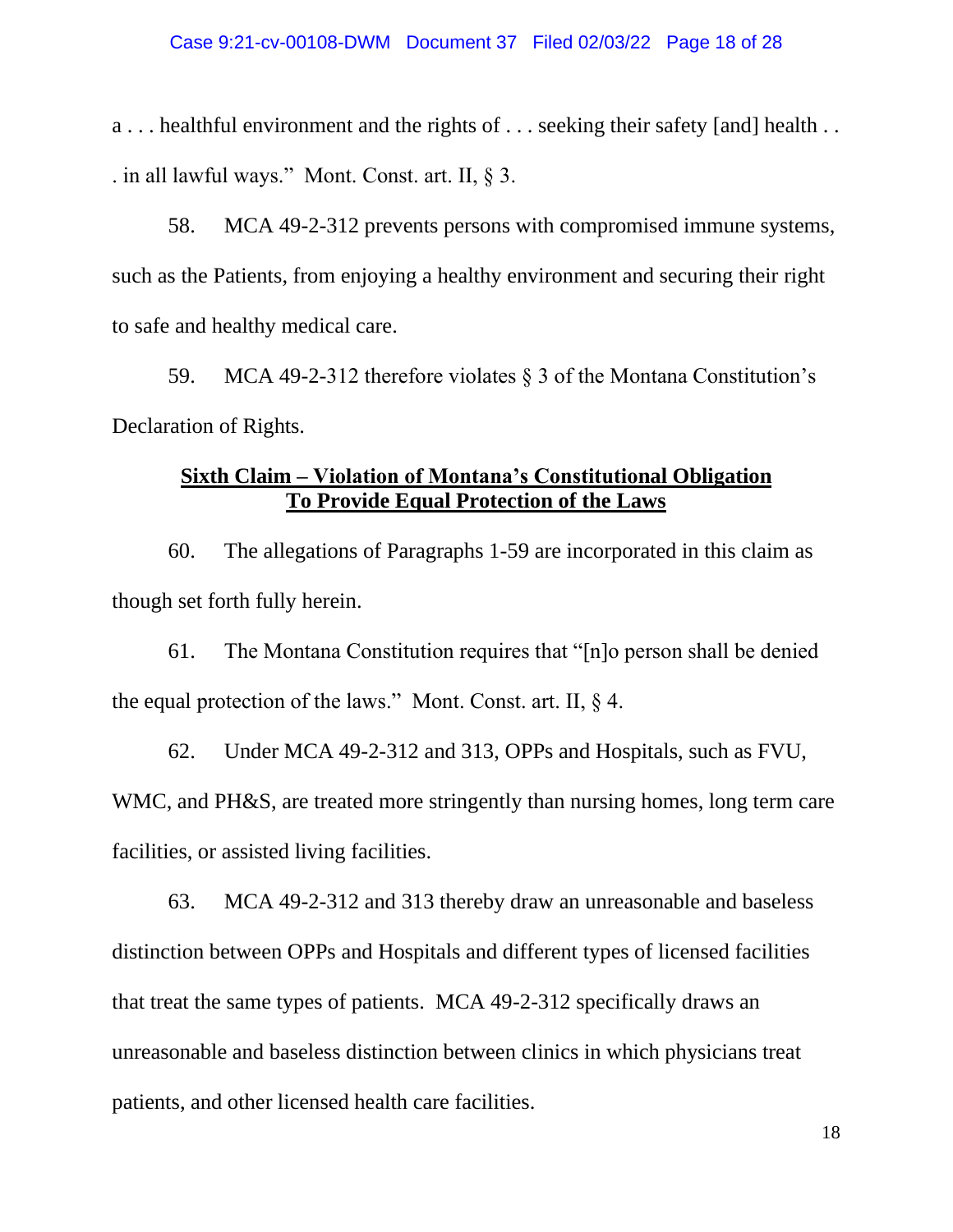### Case 9:21-cv-00108-DWM Document 37 Filed 02/03/22 Page 19 of 28

64. Immunocompromised and other disabled Montana citizens, such as the Patients, are disparately and adversely affected by MCA 49-2-312 and 313 as compared with other similarly situated Montana citizens. For example, immunocompromised patients who receive care in licensed nursing home facilities are entitled to receive treatment only from vaccinated providers, whereas immunocompromised patients who receive care in OPPs and certain Hospital clinical settings are not.

65. There is no state interest or rational basis for treating OPPs and Hospitals, such as FVU, WMC, and PH&S, differently than other types of Montana health care facilities.

66. There is no state interest or rational basis for discriminating against immunocompromised or otherwise disabled Montana citizens, such as Patients, in this adverse manner.

67. Consequently, MCA 49-2-312 and 313 violate Montana's constitutional obligation to provide equal protection of the laws to OPPs and Hospitals and to immune system compromised patients, such as Patients, who may seek or require treatment in OPPs or Hospitals.

# **Seventh Claim – Violation of Equal Protection Clause of the Fourteenth Amendment**

68. The allegations of Paragraphs 1-67 are incorporated in this claim as though set forth fully herein.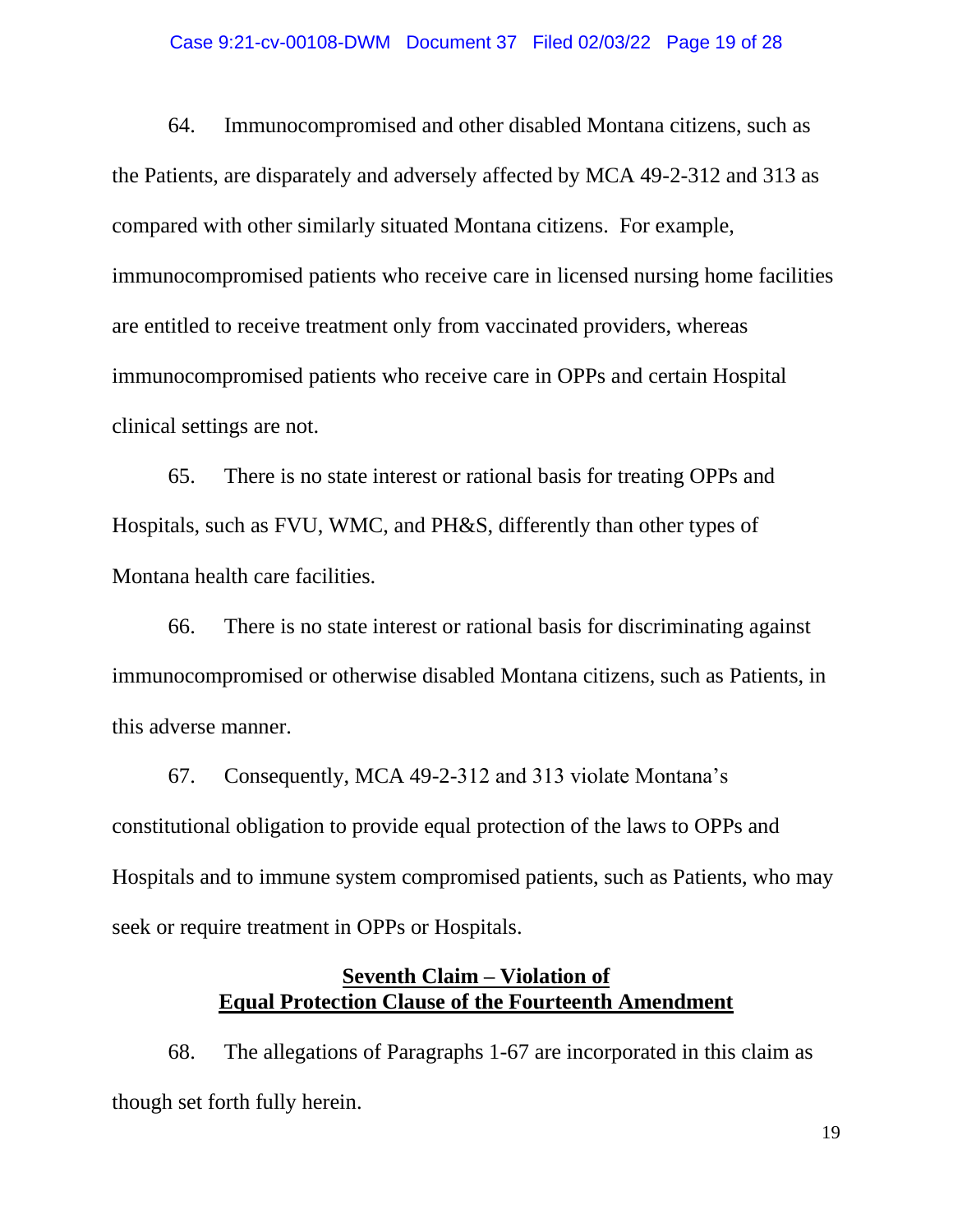### Case 9:21-cv-00108-DWM Document 37 Filed 02/03/22 Page 20 of 28

69. The Fourteenth Amendment to the United States Constitution provides that "No State shall . . . deny to any person within its jurisdiction the equal protection of the laws."

70. OPPs and Hospitals, such as the facilities of FVU, WMC, and PH&S, are treated more stringently than nursing homes, long term care facilities, or assisted living facilities.

71. MCA 49-2-312 and 313 thereby draw an unreasonable and baseless distinction between OPPs and Hospitals and different types of health care facilities. MCA 49-2-312 specifically draws an unreasonable and baseless distinction between clinics in which physicians treat patients, and other licensed health care facilities.

72. Immunocompromised and other disabled Montana citizens, such as the Patients, are disparately and adversely affected by MCA 49-2-312 as compared with other similarly situated Montana citizens. For example, immunocompromised patients who receive care in licensed nursing home facilities are entitled to receive treatment only from vaccinated providers, whereas immunocompromised patients who receive care in OPPs and certain Hospital clinical settings are not.

73. There is no state interest or rational basis for treating OPPs or Hospitals, such as FVU, WMC, and PH&S, differently than other types of Montana health care facilities.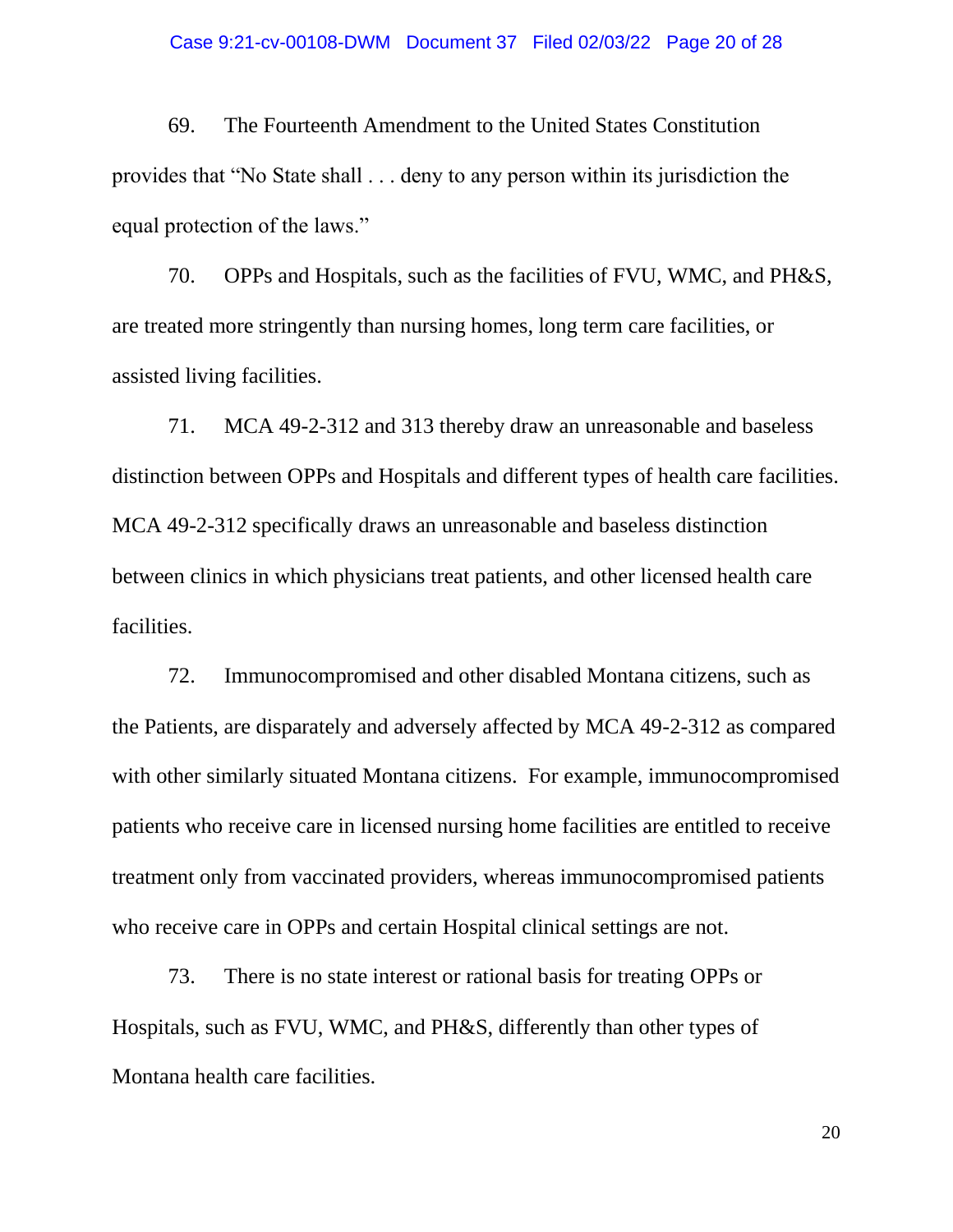### Case 9:21-cv-00108-DWM Document 37 Filed 02/03/22 Page 21 of 28

74. There is no state interest or rational basis for discriminating against immunocompromised or otherwise disabled Montana citizens, such as Patients, in this adverse manner.

75. Consequently, MCA 49-2-312 and 313 violate the Equal Protection Clause of the Fourteenth Amendment in that it discriminates against OPPs and Hospitals and against immune system compromised patients, such as Patients, who may seek or require treatment in OPPs or Hospitals.

76. 42 U.S.C. § 1983 provides: "Every person who, under color of any statute . . . of any State . . . subjects, or causes to be subjected, any citizen of the United States . . . to the deprivation of any rights, privileges, or immunities secured by the Constitution and laws, shall be liable to the party injured in an action at law, suit in equity, or other proper proceeding for redress."

77. Deprivation of equal protection of the laws under the Fourteenth Amendment is a deprivation of a constitutional right, and thus the Defendants in this action can be sued in this Court for redress.

### **ADDITIONAL ALLEGATIONS**

78. The allegations of Paragraphs 1-77 are incorporated as though set forth fully herein.

79. In order for hospitals to care for patients covered under the federal Medicare or Medicaid programs, they must satisfy the conditions of participation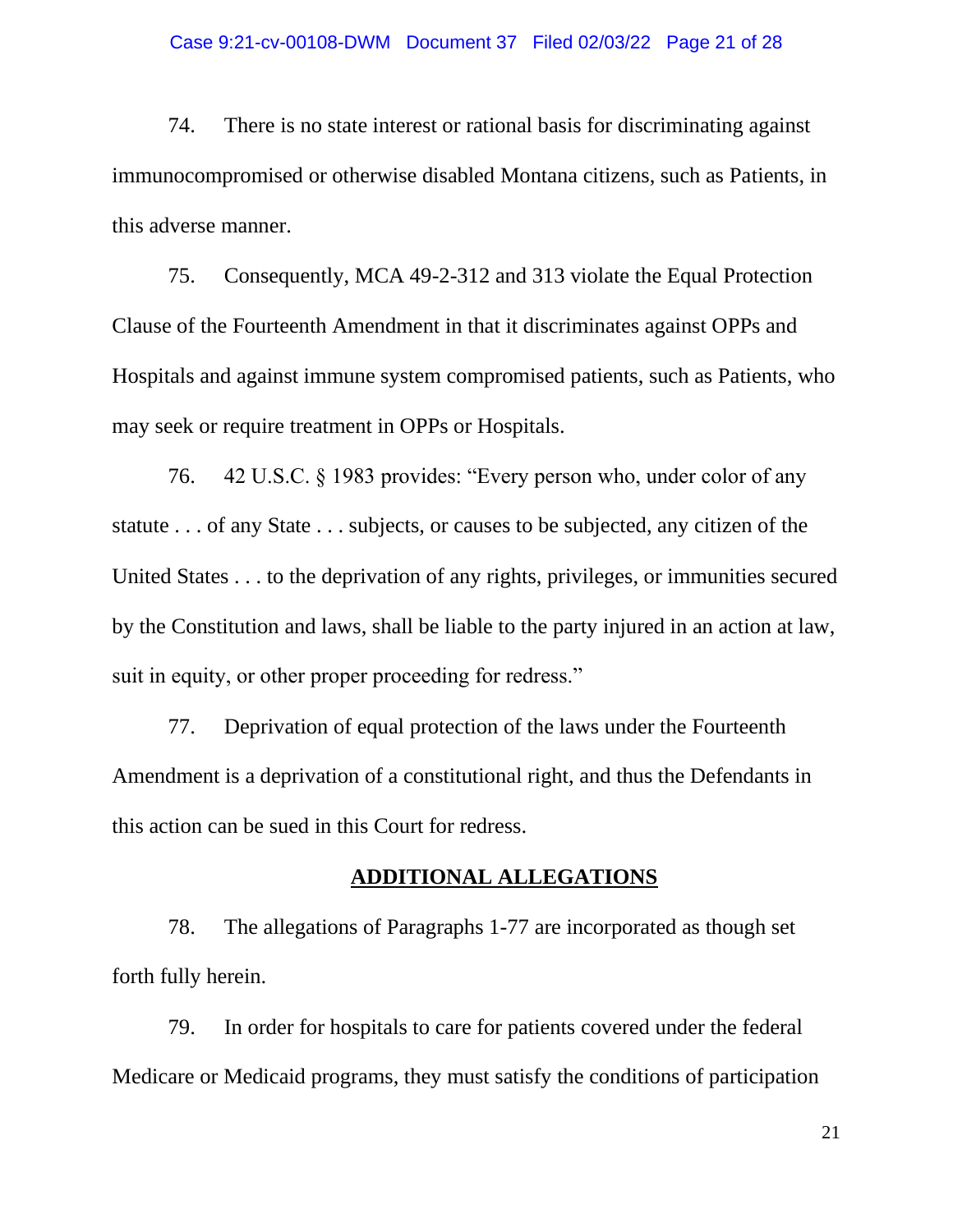set forth in 42 C.F.R. Part 482 (collectively referred to hereafter as the "CMS Regulations"), promulgated by the Centers for Medicare & Medicaid Services ("CMS").

80. Compliance with the CMS Regulations is required in order to receive Medicare and Medicaid funding.

81. Failure to comply with the CMS Regulations may lead to monetary penalties, denial of payment for new admissions or other services, and/or termination of participation in Medicare and Medicaid.

82. PH&S, a hospital, cares for patients covered under the federal Medicare and Medicaid programs and must therefore comply with the Conditions of Participation set forth in the CMS Regulations. Hospitals, such as PH&S, have the same requirement to comply with the CMS Regulations as nursing homes, long term care facilities, and assisted living facilities. *Compare* 42 C.F.R. § 482.42(g) (providing requirement for Hospitals) *with* 42 C.F.R. § 483.80(i) (providing requirement for Long Term Care Facilities including Skilled Nursing Facilities and Nursing Facilities).

83. Loss of Medicare and Medicaid funding and/or the inability to care for Medicare and Medicaid patients would negatively impact PH&S operations and its ability to provide healthcare to Montanans.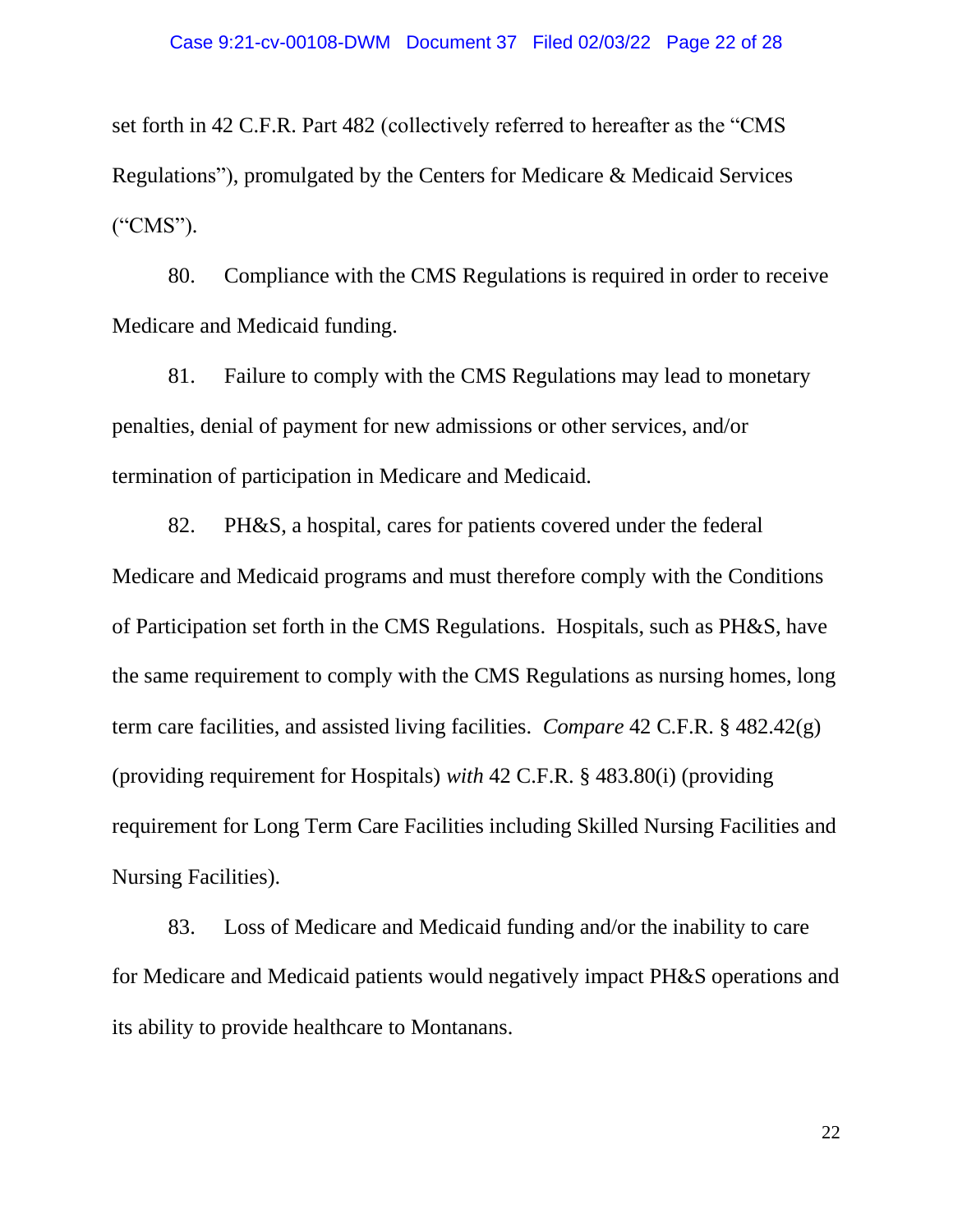## **Eighth Claim – Violation of CMS Regulation**

84. The allegations of Paragraphs 1-83 are incorporated in this claim as though set forth fully herein.

85. The Social Security Act at 42 U.S.C. § 1395(x)(e)(9), § 1395i–4(e), and § 1395k(a)(2)(F)(i), authorized the Secretary of Health and Human Services to establish conditions of participation in the Medicare and Medicaid programs.

86. The CMS Conditions of Participation include, but are not limited to, the following regulations:

a. 42 C.F.R. § 482.41, which states that "[t]he hospital must be … maintained to ensure the safety of the patient."

b. 42 C.F.R. § 482.42, which states that "[t]he hospital must have active hospital-wide programs for the surveillance, prevention, and control of HAIs [healthcare-associated infections] and other infectious diseases. … The programs must demonstrate adherence to nationally recognized infection and control guidelines … as well as to best practices for … infection prevention."

c.  $42$  C.F.R. §482.42(g), which states–

"**Standard: COVID-19 Vaccination of hospital staff.** The hospital must develop and implement policies and procedures to ensure that all staff are fully vaccinated for COVID-19."

d.  $42 \text{ C.F.R. }$ \$482.42(g)(3), which states, in part –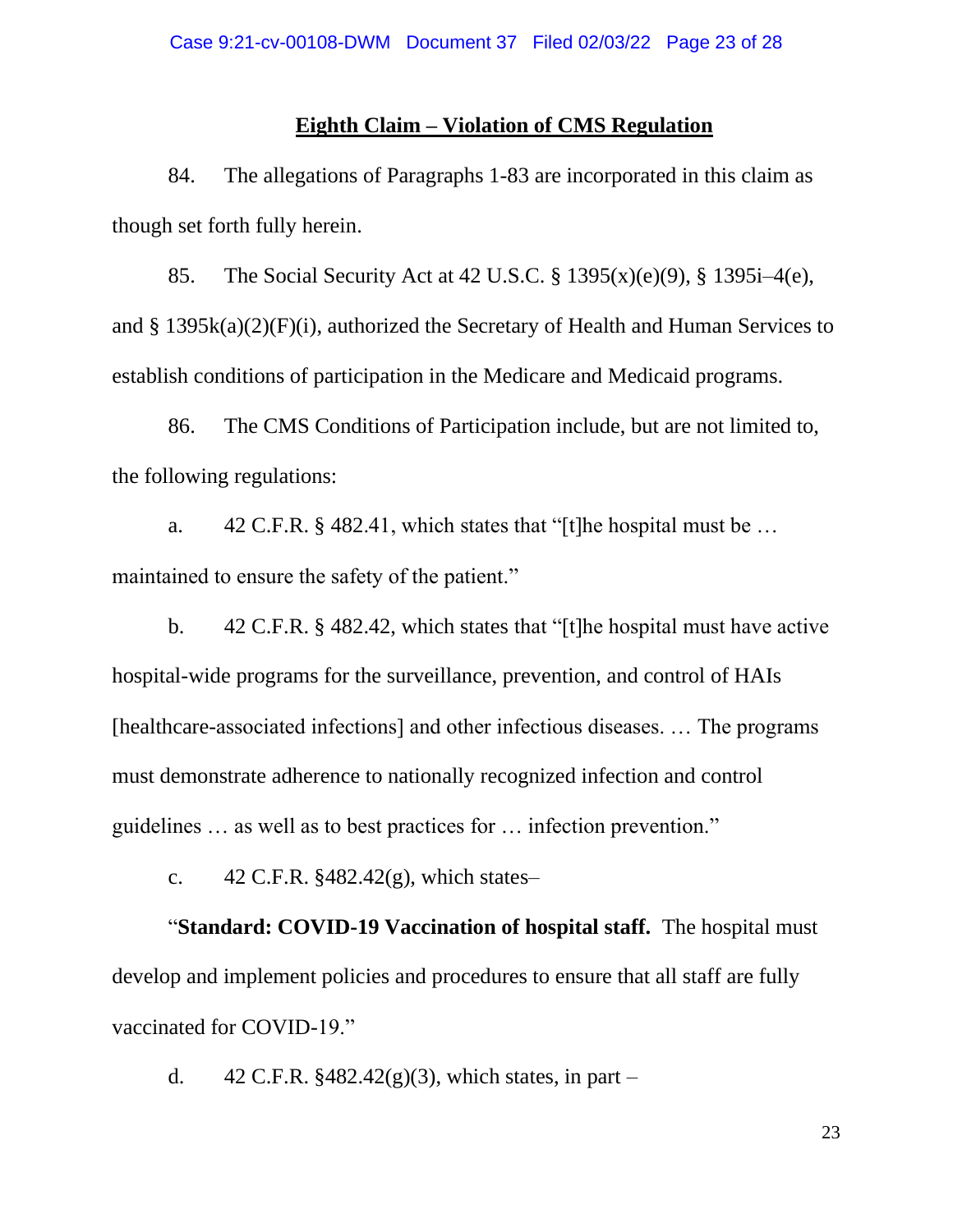"The policies and procedures must include, at a minimum, the following components:

(i) A process for ensuring all staff [with certain exceptions] have received, at a minimum, a single-dose COVID-19 vaccine, or the first dose of the primary vaccination series for a multi-dose COVID-19 vaccine prior to staff providing any care, treatment, or other services for the hospital and/or its patients;

(ii) A process for ensuring that all staff [with exceptions] are fully vaccinated for COVID-19;

(iii) A process for ensuring the implementation of additional precautions, intended to mitigate the transmission and spread of COVID-19, for all staff who are not fully vaccinated for COVID-19;

(iv) A process for tracking and securely documenting the COVID-19 vaccination status of … staff."

87. The CMS Regulations require hospitals to impose different treatment

for members of their staff based upon vaccination status and/or the possession of

an immunity passport.

88. Facilities, such as PH&S, cannot comply with both MCA 49-2-312

and the CMS Regulations. At a minimum, MCA 49-2-312 impedes compliance

with the CMS Regulations and undercuts its purposes.

89. If Montana hospitals, such as PH&S, fail to comply with the CMS conditions of participation on account of MCA 49-2-312, the Plaintiff Patients, like other Montanans with compromised immune systems, will have their ability to seek safe healthcare jeopardized. This would undercut the purpose behind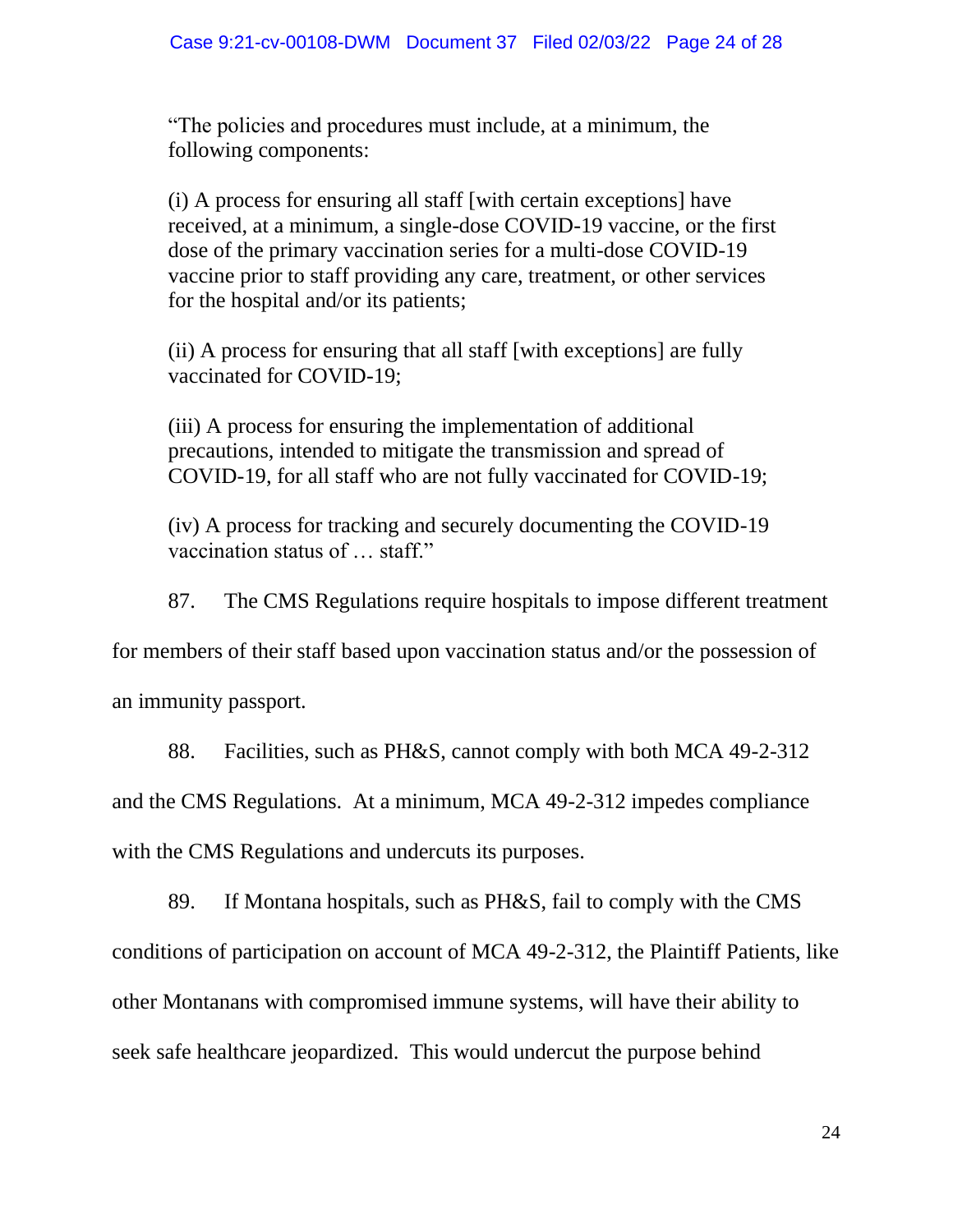42 C.F.R. Part 482, including the purpose behind 42 C.F.R. §§ 482.41, 481.42, 481.42(g), and 481.42(g)(3).

90. The Federal Register notice adopting the COVID-19 vaccination requirement for Medicare and Medicaid participating hospitals states: "We intend, consistent with the Supremacy Clause of the United States Constitution, that this nationwide regulation preempts inconsistent State and local laws as applied to Medicare- and Medicaid-certified providers and suppliers." 86 Fed. Reg. 61555, 61568 (Nov. 5, 2021).

91. The Federal Register notice further states: "we find that State and local laws that forbid employers in the State or locality from imposing vaccine requirements on employees directly conflict with this exercise of our statutory health and safety authority to *require* vaccinations for staff of the providers and suppliers subject to this rule." *Id.*, at 61613 (emphasis in original).

92. Accordingly, to the extent that MCA 49-2-312 prohibits Montana hospitals, such as but not limited to PH&S, from complying with the CMS Conditions of Participation, including requiring vaccination of their staff under 42 C.F.R. Part 482, or undercuts the purpose of the CMS Regulations, MCA 49-2-312 is preempted.

## **Relief Requested**

Consequently, the Plaintiffs pray for the following relief: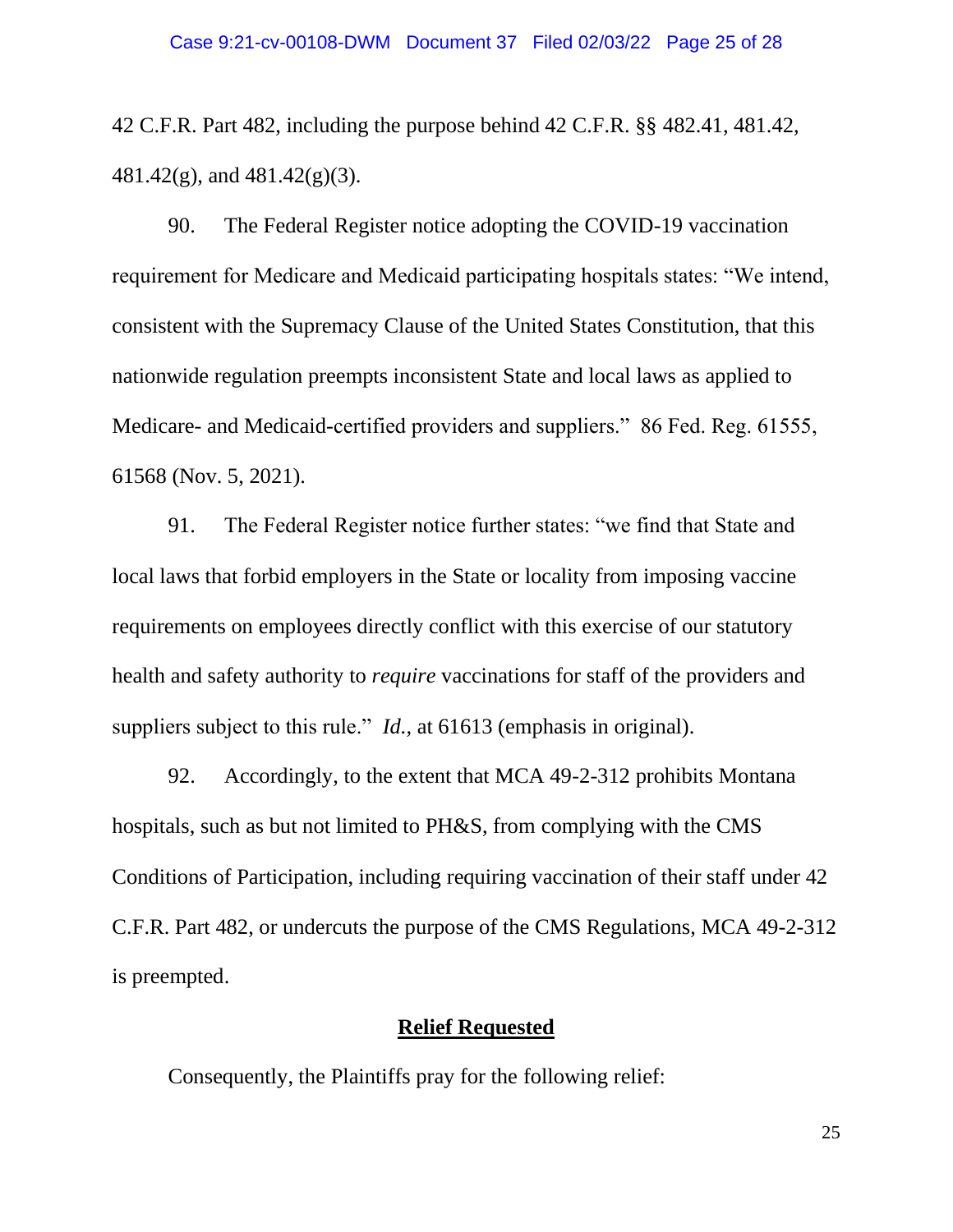- A. A declaration that MCA 49-2-312 is invalid and unenforceable against Offices of Private Physicians (as identified in § 50-5-101(26), MCA) and the physicians who own, run, or practice in Offices of Private Physicians to the following extent:
	- (i) The phrases "employment opportunities" and "advantages [and] privileges" (to the extent such advantages and privileges implicate employment opportunities) in MCA 49-2-312(1)(a) are invalid and unenforceable,
	- (ii) MCA 49-2-312(1)(b) is invalid and unenforceable in its entirety, and
	- (iii) The phrase "or otherwise discriminate" in MCA  $49-2-312(1)(c)$ is invalid and unenforceable;
- B. A permanent injunction prohibiting the Defendants from enforcing MCA 49-2-312 against Offices of Private Physicians and the physicians who own, run, or practice in Offices of Private Physicians to the following extent:
	- (i) A permanent injunction against enforcing the phrases "employment opportunities" and "advantages [and] privileges" (to the extent such advantages and privileges implicate employment opportunities) in MCA 49-2-312(1)(a),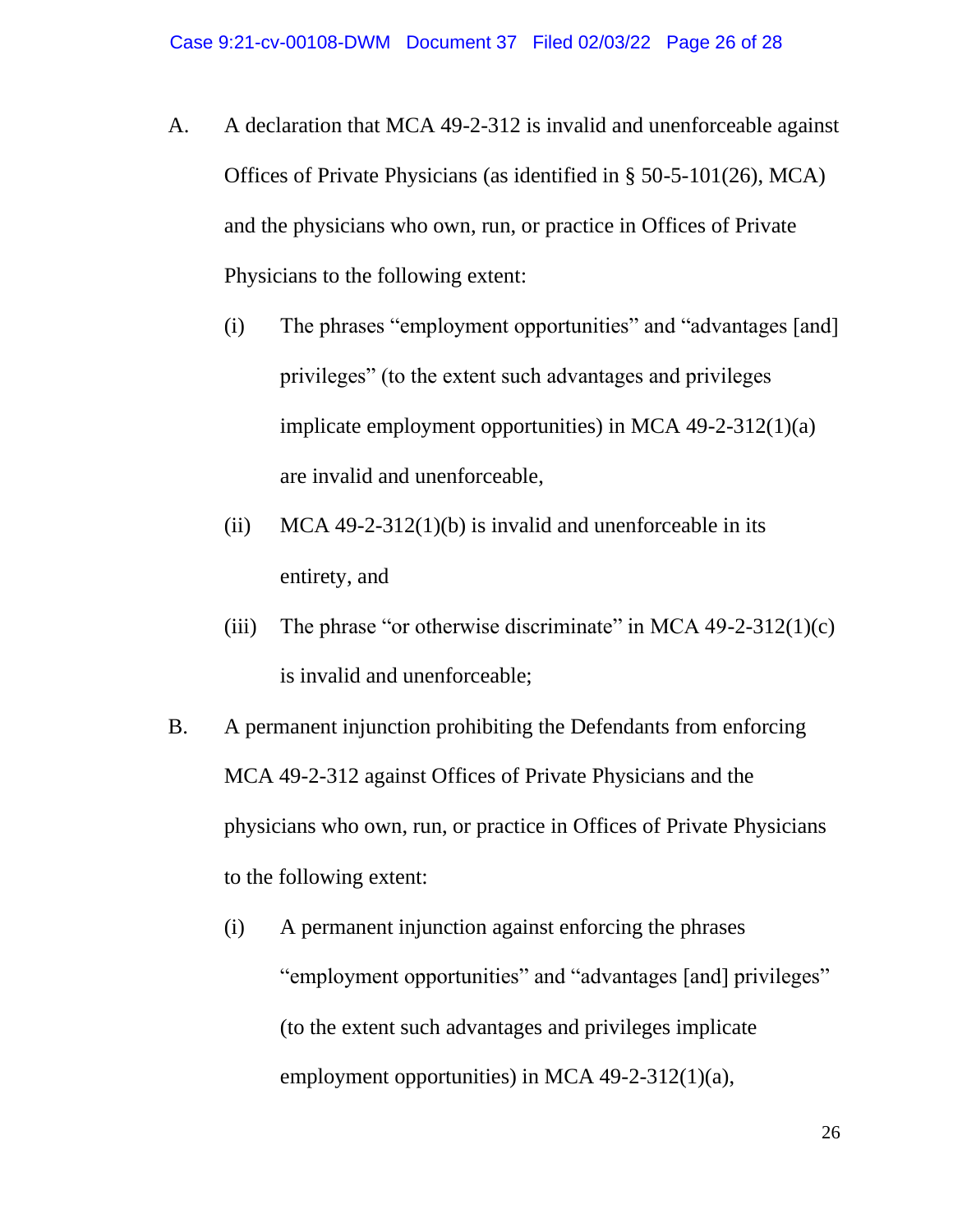- (ii) A permanent injunction against enforcing MCA 49-2-312(1)(b) in its entirety, and
- (iii) A permanent injunction against enforcing the phrase "or otherwise discriminate" in MCA  $49-2-312(1)(c)$ ;
- C. A declaration that MCA 49-2-312 is invalid and unenforceable against Hospitals (as identified in § 50-5-101(31), MCA) and the physicians who practice in Hospitals to the following extent:
	- (i) The phrases "employment opportunities" and "advantages [and] privileges" (to the extent such advantages and privileges implicate employment opportunities) in MCA 49-2-312(1)(a) are invalid and unenforceable,
	- (ii) MCA 49-2-312(1)(b) is invalid and unenforceable in its entirety, and
	- (iii) The phrase "or otherwise discriminate" in MCA  $49-2-312(1)(c)$ is invalid and unenforceable;
- D. A permanent injunction prohibiting the Defendants from enforcing MCA 49-2-312(1) against Hospitals and the physicians who practice in Hospitals to the following extent:
	- (i) A permanent injunction against enforcing the phrases "employment opportunities" and "advantages [and] privileges"